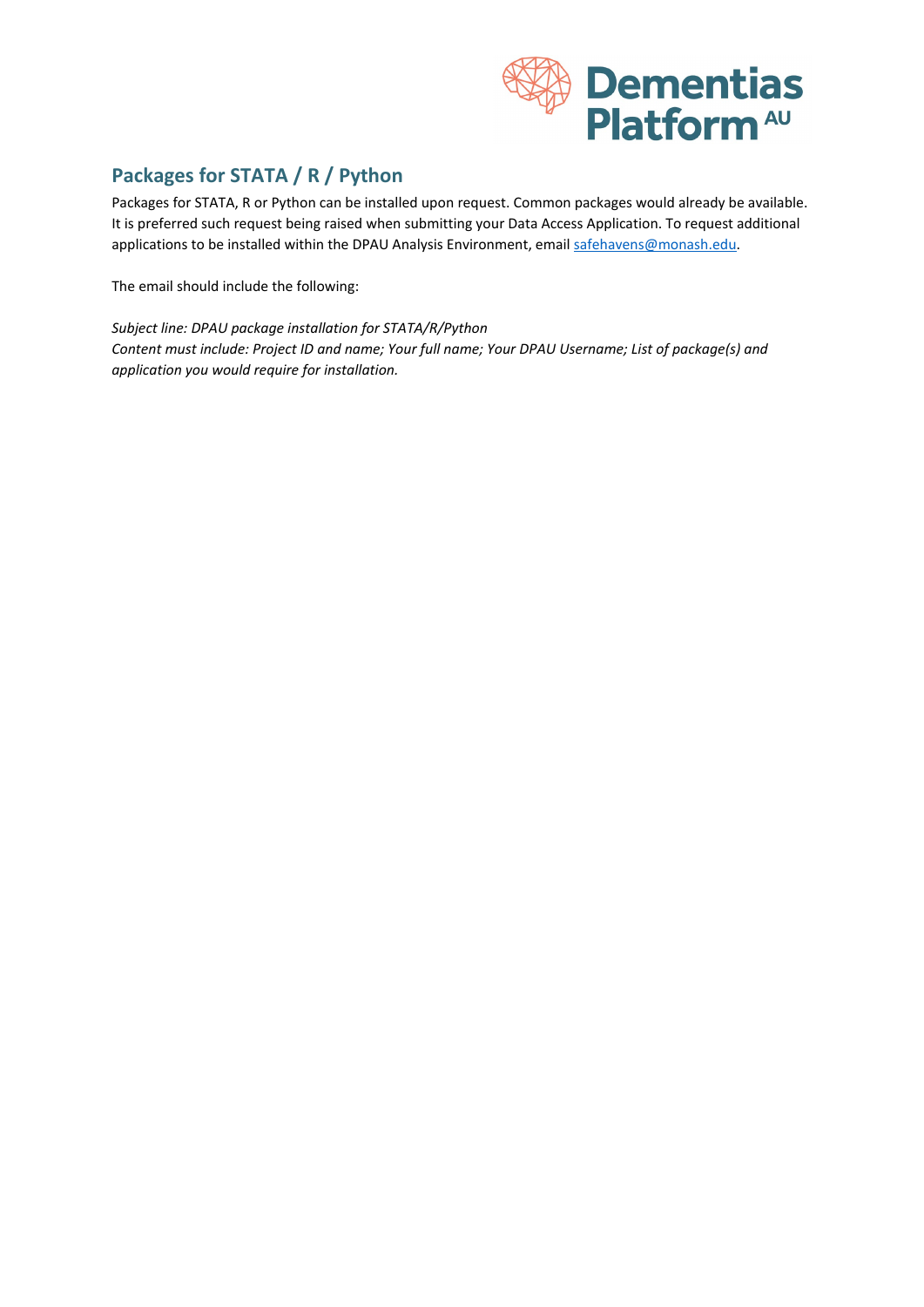

## **STATA Packages**

| <b>STATA Package Name</b> |            |                 |  |  |
|---------------------------|------------|-----------------|--|--|
| admetan                   | krls       | stpm2cm         |  |  |
| amcmc                     | labutil    | stpm2cif        |  |  |
| asdoc                     | lassopack  | stpm2 standsurv |  |  |
| carryforward              | lincomest  | strmst2         |  |  |
| cart                      | Istrfun    | tab chi         |  |  |
| ccmatch                   | matchit    | table1          |  |  |
| chaidforest               | mat2txt    | tabcount        |  |  |
| charlist                  | merlin     | tuples          |  |  |
| ciplot                    | metabias   | twopm           |  |  |
| codebookout               | metafunnel | unique          |  |  |
| coefplot                  | metan      | workdays        |  |  |
| combomarginsplot          | mim        | xtab            |  |  |
| crossfold                 | mimrgns    | xtqreg          |  |  |
| crtrees                   | moremata   | dm79            |  |  |
| cvauroc                   | omodel     | gr0056          |  |  |
| dataout                   | outreg     | st0401          |  |  |
| dta2md                    | outreg2    | st0486          |  |  |
| egenmore                  | outtable   | st0513          |  |  |
| elasticregress            | partchart  | st0524 2        |  |  |
| eltmle                    | pdslasso   | st0155          |  |  |
| estout                    | psmatch2   | st0111          |  |  |
| fillmissing               | pvenn      | collin          |  |  |
| fitstat                   | qregpd     | ipfweight       |  |  |
| funnelcompar              | rangejoin  | pbalchk         |  |  |
| genqreg                   | rangestat  | profileplot     |  |  |
| gllamm                    | runby      | propensity      |  |  |
| gologit2                  | rforest    | pyforest        |  |  |
| ice                       | rcsgen     | pmcalplot       |  |  |
| ipfraking                 | sctree     | pymlp           |  |  |
| ipdmetan                  | sivreg     | simann          |  |  |
| ivreg2                    | srtree     | tabmiss         |  |  |
| kfoldclass                | stddiff    | traj            |  |  |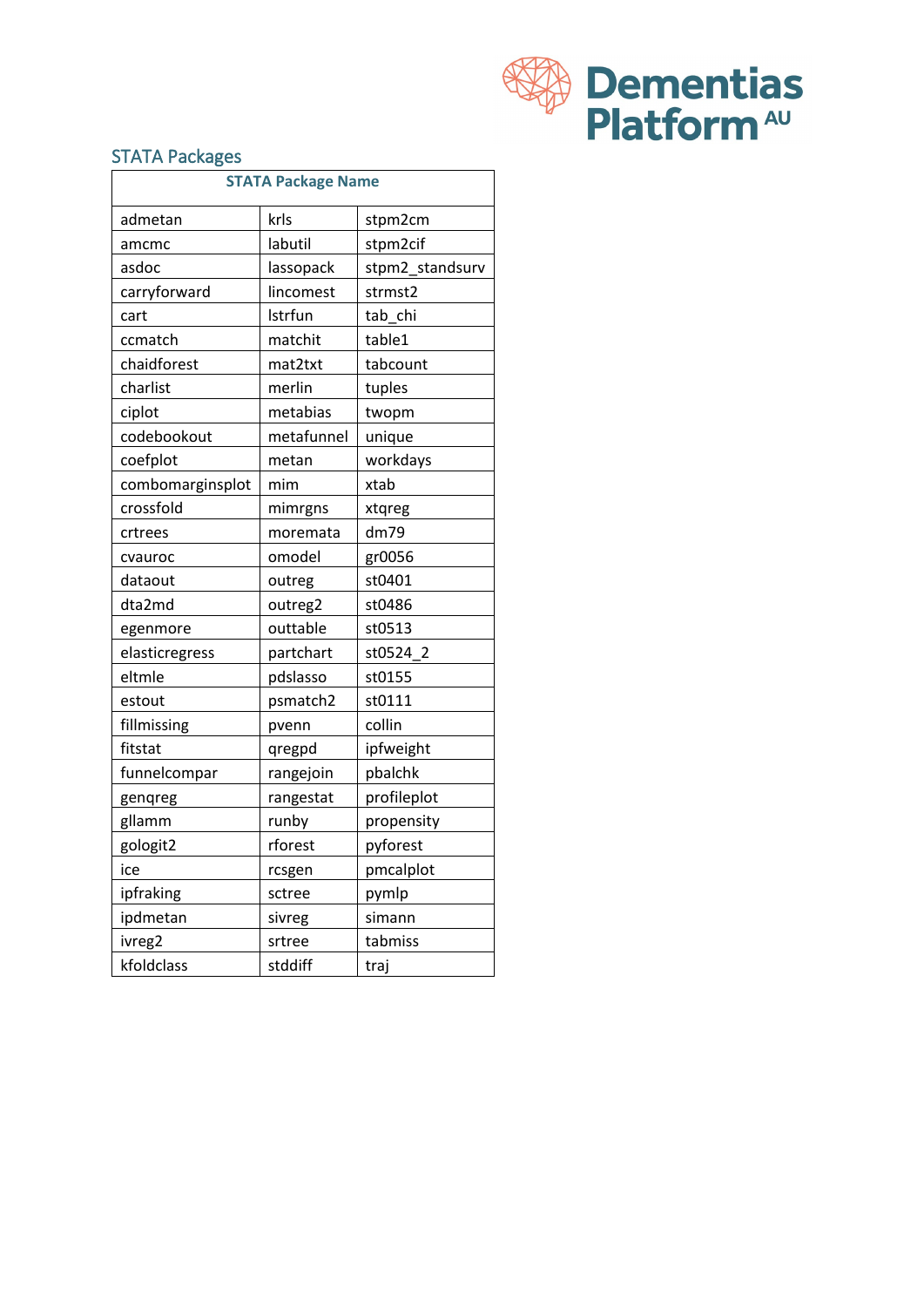

## R Packages

| <b>Packages</b> | License_restricts_use | OS_type   | <b>MD5sum</b> | <b>NeedsCompilation</b> | <b>Built</b> |
|-----------------|-----------------------|-----------|---------------|-------------------------|--------------|
| abind           | <b>NA</b>             | <b>NA</b> | <b>NA</b>     | no                      | 3.6.0        |
| acepack         | <b>NA</b>             | <b>NA</b> | <b>NA</b>     | yes                     | 3.6.3        |
| arm             | <b>NA</b>             | <b>NA</b> | <b>NA</b>     | no                      | 3.6.3        |
| arsenal         | <b>NA</b>             | <b>NA</b> | <b>NA</b>     | no                      | 3.6.1        |
| askpass         | <b>NA</b>             | <b>NA</b> | <b>NA</b>     | yes                     | 3.6.3        |
| assertthat      | <b>NA</b>             | <b>NA</b> | <b>NA</b>     | no                      | 3.6.3        |
| backports       | <b>NA</b>             | <b>NA</b> | <b>NA</b>     | yes                     | 3.6.3        |
| bartMachine     | <b>NA</b>             | <b>NA</b> | <b>NA</b>     | no                      | 3.6.3        |
| bartMachineJARs | <b>NA</b>             | <b>NA</b> | <b>NA</b>     | no                      | 3.6.3        |
| base            | <b>NA</b>             | <b>NA</b> | <b>NA</b>     | <b>NA</b>               | 3.6.1        |
| base64enc       | <b>NA</b>             | <b>NA</b> | <b>NA</b>     | yes                     | 3.6.0        |
| <b>BBmisc</b>   | <b>NA</b>             | <b>NA</b> | <b>NA</b>     | yes                     | 3.6.3        |
| beeswarm        | <b>NA</b>             | <b>NA</b> | <b>NA</b>     | yes                     | 3.6.1        |
| BH              | <b>NA</b>             | <b>NA</b> | <b>NA</b>     | no                      | 3.6.3        |
| biglasso        | <b>NA</b>             | <b>NA</b> | <b>NA</b>     | yes                     | 3.6.3        |
| bigmemory       | <b>NA</b>             | <b>NA</b> | <b>NA</b>     | yes                     | 3.6.3        |
| bigmemory.sri   | <b>NA</b>             | <b>NA</b> | <b>NA</b>     | no                      | 3.6.0        |
| bit             | <b>NA</b>             | <b>NA</b> | <b>NA</b>     | yes                     | 3.6.3        |
| bit64           | <b>NA</b>             | <b>NA</b> | <b>NA</b>     | yes                     | 3.6.3        |
| bitops          | <b>NA</b>             | <b>NA</b> | <b>NA</b>     | yes                     | 3.6.3        |
| blob            | <b>NA</b>             | <b>NA</b> | <b>NA</b>     | no                      | 3.6.3        |
| boot            | <b>NA</b>             | <b>NA</b> | <b>NA</b>     | no                      | 3.6.1        |
| brew            | <b>NA</b>             | <b>NA</b> | <b>NA</b>     | <b>NA</b>               | 3.6.0        |
| brio            | <b>NA</b>             | <b>NA</b> | <b>NA</b>     | yes                     | 3.6.3        |
| broom           | <b>NA</b>             | <b>NA</b> | <b>NA</b>     | no                      | 3.6.1        |
| cachem          | <b>NA</b>             | <b>NA</b> | <b>NA</b>     | yes                     | 3.6.1        |
| callr           | <b>NA</b>             | <b>NA</b> | <b>NA</b>     | no                      | 3.6.3        |
| car             | <b>NA</b>             | <b>NA</b> | <b>NA</b>     | no                      | 3.6.3        |
| carData         | <b>NA</b>             | <b>NA</b> | <b>NA</b>     | no                      | 3.6.3        |
| caTools         | <b>NA</b>             | <b>NA</b> | <b>NA</b>     | yes                     | 3.6.3        |
| cellranger      | <b>NA</b>             | <b>NA</b> | <b>NA</b>     | no                      | 3.6.3        |
| checkmate       | <b>NA</b>             | <b>NA</b> | <b>NA</b>     | yes                     | 3.6.3        |
| class           | <b>NA</b>             | <b>NA</b> | <b>NA</b>     | yes                     | 3.6.1        |
| classInt        | <b>NA</b>             | <b>NA</b> | <b>NA</b>     | yes                     | 3.6.3        |
| cli             | <b>NA</b>             | <b>NA</b> | <b>NA</b>     | no                      | 3.6.3        |
| clipr           | <b>NA</b>             | <b>NA</b> | <b>NA</b>     | no                      | 3.6.3        |
| cluster         | <b>NA</b>             | <b>NA</b> | <b>NA</b>     | yes                     | 3.6.1        |
| cobalt          | <b>NA</b>             | <b>NA</b> | <b>NA</b>     | no                      | 3.6.3        |
| coda            | <b>NA</b>             | <b>NA</b> | <b>NA</b>     | no                      | 3.6.3        |
| codetools       | <b>NA</b>             | <b>NA</b> | <b>NA</b>     | no                      | 3.6.1        |
| coin            | <b>NA</b>             | <b>NA</b> | <b>NA</b>     | yes                     | 3.6.3        |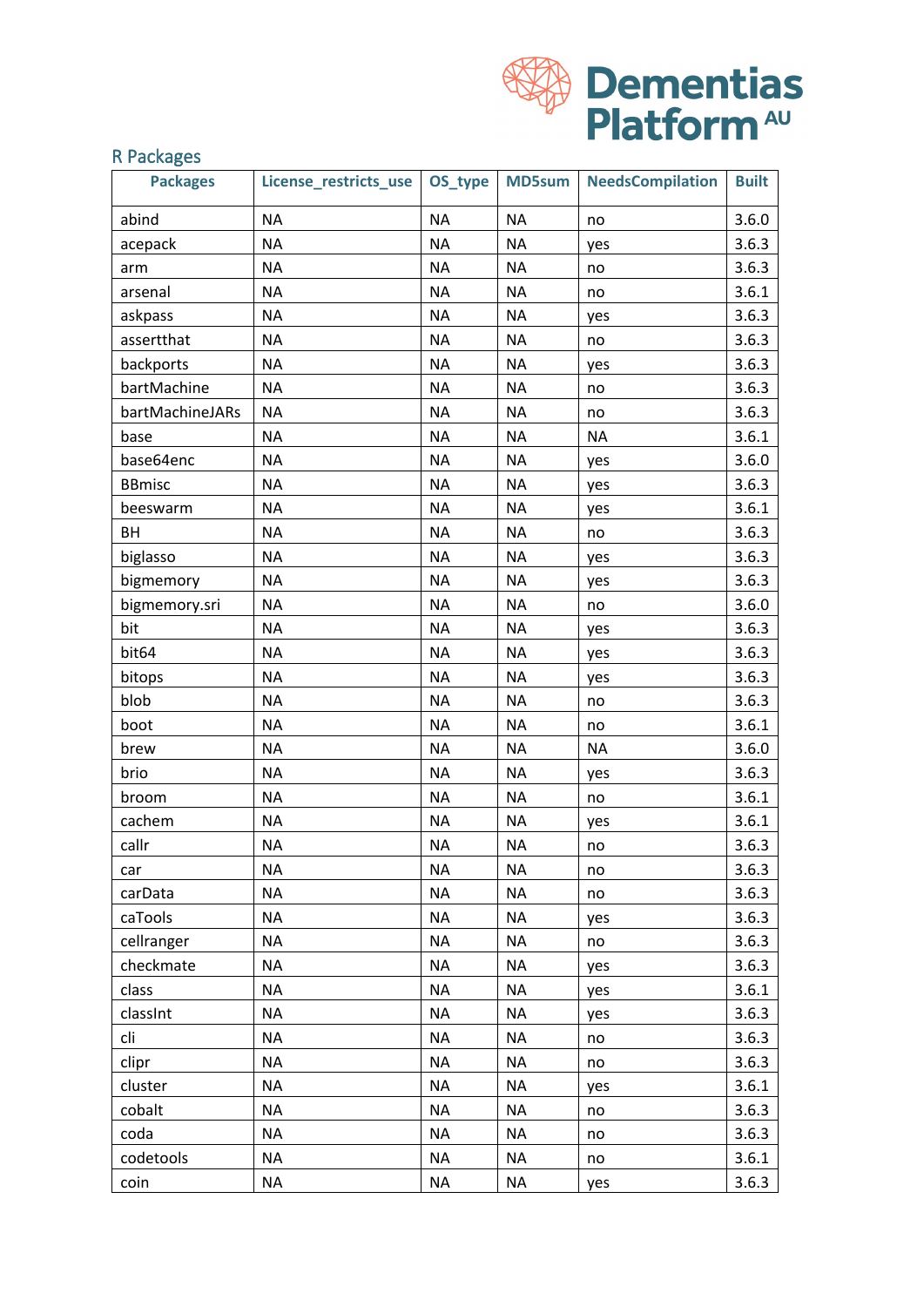

| colorspace     | <b>NA</b> | <b>NA</b> | <b>NA</b> | yes       | 3.6.3 |
|----------------|-----------|-----------|-----------|-----------|-------|
| commonmark     | <b>NA</b> | <b>NA</b> | <b>NA</b> | yes       | 3.6.3 |
| compiler       | <b>NA</b> | <b>NA</b> | <b>NA</b> | <b>NA</b> | 3.6.1 |
| CompQuadForm   | <b>NA</b> | <b>NA</b> | <b>NA</b> | yes       | 3.6.0 |
| conquer        | <b>NA</b> | <b>NA</b> | <b>NA</b> | yes       | 3.6.3 |
| corrplot       | <b>NA</b> | <b>NA</b> | <b>NA</b> | no        | 3.6.1 |
| cowplot        | <b>NA</b> | <b>NA</b> | <b>NA</b> | no        | 3.6.3 |
| cpp11          | <b>NA</b> | <b>NA</b> | <b>NA</b> | no        | 3.6.3 |
| crayon         | <b>NA</b> | <b>NA</b> | <b>NA</b> | no        | 3.6.3 |
| credentials    | <b>NA</b> | <b>NA</b> | <b>NA</b> | no        | 3.6.3 |
| crosstalk      | <b>NA</b> | <b>NA</b> | <b>NA</b> | no        | 3.6.3 |
| <b>CVAUC</b>   | <b>NA</b> | <b>NA</b> | <b>NA</b> | no        | 3.6.3 |
| data.table     | <b>NA</b> | <b>NA</b> | <b>NA</b> | yes       | 3.6.3 |
| data.tree      | <b>NA</b> | <b>NA</b> | <b>NA</b> | no        | 3.6.3 |
| datasets       | <b>NA</b> | <b>NA</b> | <b>NA</b> | <b>NA</b> | 3.6.1 |
| DBI            | <b>NA</b> | <b>NA</b> | <b>NA</b> | no        | 3.6.3 |
| dbplyr         | <b>NA</b> | <b>NA</b> | <b>NA</b> | no        | 3.6.3 |
| deldir         | <b>NA</b> | <b>NA</b> | <b>NA</b> | yes       | 3.6.3 |
| Deriv          | <b>NA</b> | <b>NA</b> | <b>NA</b> | no        | 3.6.3 |
| desc           | <b>NA</b> | <b>NA</b> | <b>NA</b> | no        | 3.6.3 |
| DiagrammeR     | <b>NA</b> | <b>NA</b> | <b>NA</b> | no        | 3.6.3 |
| DiagrammeRsvg  | <b>NA</b> | <b>NA</b> | <b>NA</b> | no        | 3.6.3 |
| dichromat      | <b>NA</b> | <b>NA</b> | <b>NA</b> | <b>NA</b> | 3.6.0 |
| diffobj        | <b>NA</b> | <b>NA</b> | <b>NA</b> | yes       | 3.6.3 |
| digest         | <b>NA</b> | <b>NA</b> | <b>NA</b> | yes       | 3.6.3 |
| downloader     | <b>NA</b> | <b>NA</b> | <b>NA</b> | no        | 3.6.3 |
| dplyr          | <b>NA</b> | <b>NA</b> | <b>NA</b> | yes       | 3.6.1 |
| dtplyr         | <b>NA</b> | <b>NA</b> | <b>NA</b> | no        | 3.6.3 |
| e1071          | <b>NA</b> | <b>NA</b> | <b>NA</b> | yes       | 3.6.3 |
| earth          | <b>NA</b> | <b>NA</b> | <b>NA</b> | yes       | 3.6.3 |
| ellipsis       | <b>NA</b> | <b>NA</b> | <b>NA</b> | yes       | 3.6.3 |
| evaluate       | <b>NA</b> | <b>NA</b> | <b>NA</b> | no        | 3.6.3 |
| exactRankTests | <b>NA</b> | ΝA        | <b>NA</b> | yes       | 3.6.3 |
| expm           | <b>NA</b> | <b>NA</b> | <b>NA</b> | yes       | 3.6.3 |
| expss          | <b>NA</b> | <b>NA</b> | <b>NA</b> | no        | 3.6.3 |
| extrafont      | <b>NA</b> | <b>NA</b> | <b>NA</b> | no        | 3.6.2 |
| extrafontdb    | <b>NA</b> | <b>NA</b> | <b>NA</b> | <b>NA</b> | 3.6.0 |
| extraTrees     | <b>NA</b> | <b>NA</b> | <b>NA</b> | no        | 3.6.3 |
| fansi          | <b>NA</b> | <b>NA</b> | <b>NA</b> | yes       | 3.6.1 |
| farver         | <b>NA</b> | <b>NA</b> | <b>NA</b> | yes       | 3.6.3 |
| fastmap        | <b>NA</b> | <b>NA</b> | <b>NA</b> | yes       | 3.6.3 |
| fastmatch      | <b>NA</b> | <b>NA</b> | <b>NA</b> | yes       | 3.6.0 |
| filesstrings   | <b>NA</b> | <b>NA</b> | <b>NA</b> | no        | 3.6.3 |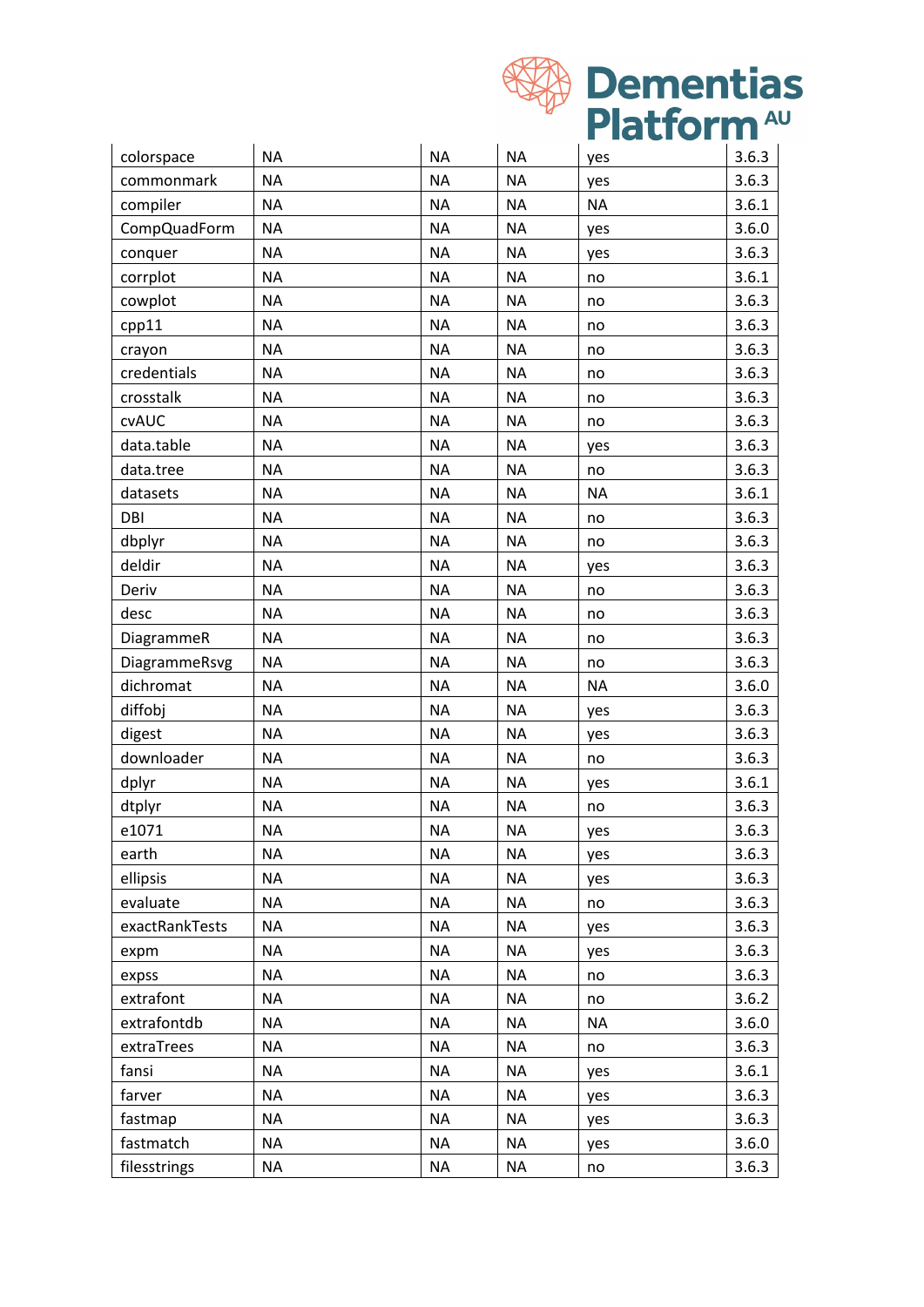

| forcats       | <b>NA</b> | <b>NA</b> | <b>NA</b> | no  | 3.6.3 |
|---------------|-----------|-----------|-----------|-----|-------|
| foreach       | <b>NA</b> | <b>NA</b> | <b>NA</b> | no  | 3.6.3 |
| foreign       | <b>NA</b> | <b>NA</b> | <b>NA</b> | yes | 3.6.3 |
| Formula       | <b>NA</b> | <b>NA</b> | <b>NA</b> | no  | 3.6.3 |
| fs            | <b>NA</b> | <b>NA</b> | <b>NA</b> | yes | 3.6.3 |
| gam           | <b>NA</b> | <b>NA</b> | <b>NA</b> | yes | 3.6.1 |
| gargle        | <b>NA</b> | <b>NA</b> | <b>NA</b> | no  | 3.6.3 |
| gbm           | <b>NA</b> | <b>NA</b> | <b>NA</b> | yes | 3.6.3 |
| gdata         | <b>NA</b> | <b>NA</b> | <b>NA</b> | no  | 3.6.3 |
| gdtools       | <b>NA</b> | <b>NA</b> | <b>NA</b> | yes | 3.6.3 |
| generics      | <b>NA</b> | <b>NA</b> | <b>NA</b> | no  | 3.6.3 |
| geojsonsf     | <b>NA</b> | <b>NA</b> | <b>NA</b> | yes | 3.6.3 |
| geometries    | <b>NA</b> | <b>NA</b> | <b>NA</b> | yes | 3.6.3 |
| ggbeeswarm    | <b>NA</b> | <b>NA</b> | <b>NA</b> | no  | 3.6.3 |
| ggfortify     | <b>NA</b> | <b>NA</b> | <b>NA</b> | no  | 3.6.3 |
| ggplot2       | <b>NA</b> | <b>NA</b> | <b>NA</b> | no  | 3.6.1 |
| ggpubr        | <b>NA</b> | <b>NA</b> | <b>NA</b> | no  | 3.6.3 |
| ggrepel       | <b>NA</b> | <b>NA</b> | <b>NA</b> | yes | 3.6.3 |
| ggridges      | <b>NA</b> | <b>NA</b> | <b>NA</b> | no  | 3.6.3 |
| ggsci         | <b>NA</b> | <b>NA</b> | <b>NA</b> | no  | 3.6.3 |
| ggsignif      | <b>NA</b> | <b>NA</b> | <b>NA</b> | no  | 3.6.1 |
| ggtext        | <b>NA</b> | <b>NA</b> | <b>NA</b> | no  | 3.6.3 |
| gh            | <b>NA</b> | <b>NA</b> | <b>NA</b> | no  | 3.6.3 |
| gitcreds      | <b>NA</b> | <b>NA</b> | <b>NA</b> | no  | 3.6.3 |
| glmnet        | <b>NA</b> | <b>NA</b> | <b>NA</b> | yes | 3.6.3 |
| glue          | <b>NA</b> | <b>NA</b> | <b>NA</b> | yes | 3.6.3 |
| gmodels       | <b>NA</b> | <b>NA</b> | <b>NA</b> | no  | 3.6.3 |
| googledrive   | <b>NA</b> | <b>NA</b> | <b>NA</b> | no  | 3.6.3 |
| googlesheets4 | <b>NA</b> | <b>NA</b> | <b>NA</b> | no  | 3.6.3 |
| gower         | <b>NA</b> | <b>NA</b> | <b>NA</b> | yes | 3.6.3 |
| gplots        | <b>NA</b> | <b>NA</b> | <b>NA</b> | no  | 3.6.3 |
| graphics      | <b>NA</b> | <b>NA</b> | <b>NA</b> | yes | 3.6.1 |
| grDevices     | <b>NA</b> | <b>NA</b> | <b>NA</b> | yes | 3.6.1 |
| grid          | <b>NA</b> | <b>NA</b> | <b>NA</b> | yes | 3.6.1 |
| gridExtra     | <b>NA</b> | <b>NA</b> | <b>NA</b> | no  | 3.6.3 |
| gridtext      | <b>NA</b> | <b>NA</b> | <b>NA</b> | yes | 3.6.3 |
| gtable        | <b>NA</b> | <b>NA</b> | <b>NA</b> | no  | 3.6.3 |
| gtools        | <b>NA</b> | <b>NA</b> | <b>NA</b> | yes | 3.6.1 |
| h2o           | <b>NA</b> | <b>NA</b> | <b>NA</b> | no  | 3.6.3 |
| haven         | <b>NA</b> | <b>NA</b> | <b>NA</b> | yes | 3.6.3 |
| highr         | <b>NA</b> | $\sf NA$  | <b>NA</b> | no  | 3.6.3 |
| Hmisc         | <b>NA</b> | <b>NA</b> | <b>NA</b> | yes | 3.6.3 |
| hms           | <b>NA</b> | <b>NA</b> | <b>NA</b> | no  | 3.6.1 |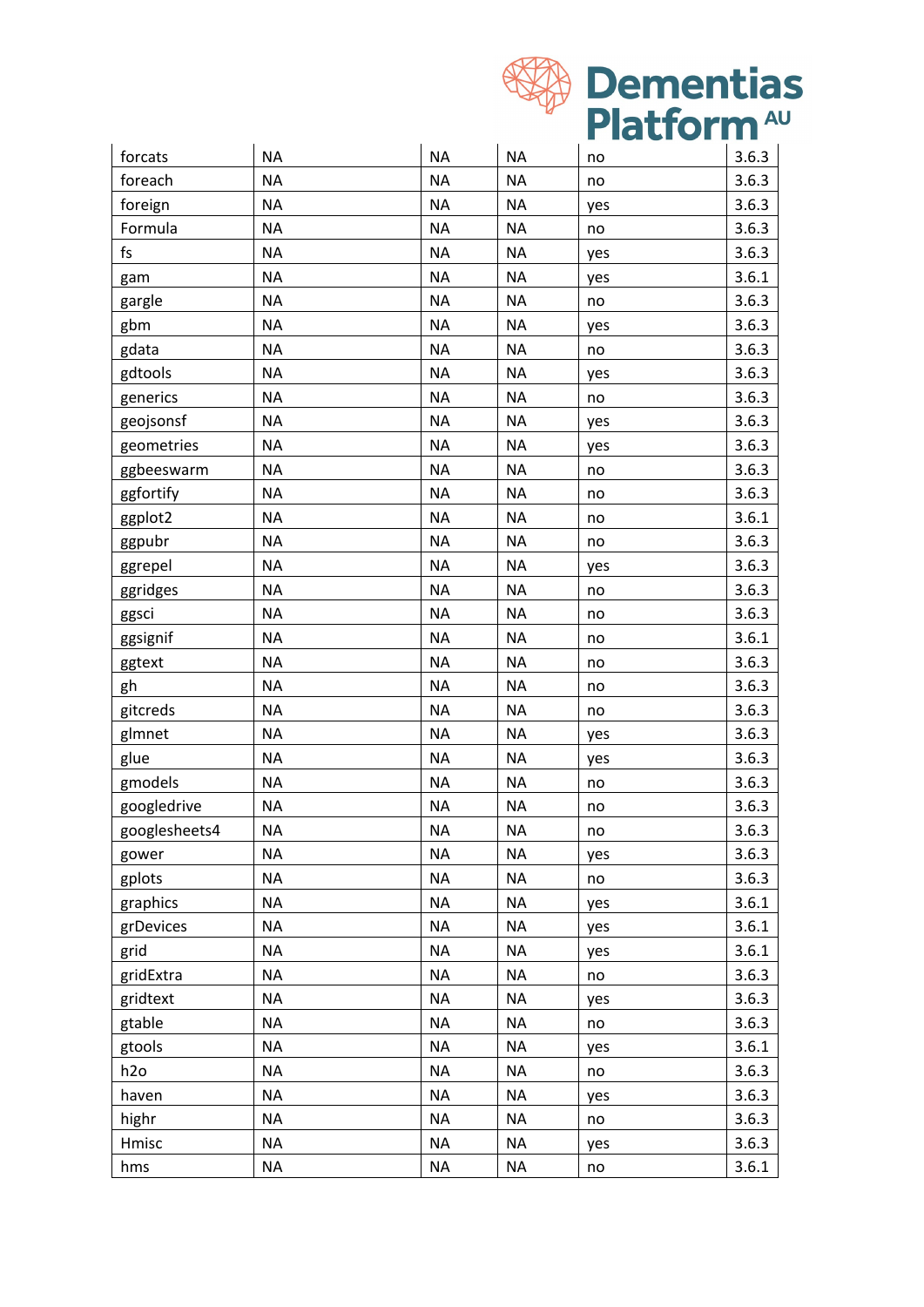

| htmltools         | <b>NA</b> | <b>NA</b> | <b>NA</b> | yes       | 3.6.3 |
|-------------------|-----------|-----------|-----------|-----------|-------|
| htmlwidgets       | <b>NA</b> | <b>NA</b> | <b>NA</b> | no        | 3.6.3 |
| httpuv            | <b>NA</b> | <b>NA</b> | <b>NA</b> | yes       | 3.6.3 |
| httr              | <b>NA</b> | <b>NA</b> | <b>NA</b> | no        | 3.6.3 |
| ids               | <b>NA</b> | <b>NA</b> | <b>NA</b> | no        | 3.6.3 |
| igraph            | <b>NA</b> | <b>NA</b> | <b>NA</b> | yes       | 3.6.3 |
| influenceR        | <b>NA</b> | <b>NA</b> | <b>NA</b> | yes       | 3.6.3 |
| ini               | <b>NA</b> | <b>NA</b> | <b>NA</b> | no        | 3.6.3 |
| ipred             | <b>NA</b> | <b>NA</b> | <b>NA</b> | yes       | 3.6.3 |
| <b>ISLR</b>       | <b>NA</b> | <b>NA</b> | <b>NA</b> | no        | 3.6.3 |
| isoband           | <b>NA</b> | <b>NA</b> | <b>NA</b> | yes       | 3.6.3 |
| iterators         | <b>NA</b> | <b>NA</b> | <b>NA</b> | no        | 3.6.3 |
| itertools         | <b>NA</b> | <b>NA</b> | <b>NA</b> | no        | 3.6.3 |
| janitor           | <b>NA</b> | <b>NA</b> | <b>NA</b> | no        | 3.6.3 |
| jpeg              | <b>NA</b> | <b>NA</b> | <b>NA</b> | yes       | 3.6.1 |
| jsonify           | <b>NA</b> | <b>NA</b> | <b>NA</b> | yes       | 3.6.3 |
| jsonlite          | <b>NA</b> | <b>NA</b> | <b>NA</b> | yes       | 3.6.3 |
| kableExtra        | <b>NA</b> | <b>NA</b> | <b>NA</b> | no        | 3.6.3 |
| KernelKnn         | <b>NA</b> | <b>NA</b> | <b>NA</b> | yes       | 3.6.3 |
| kernlab           | <b>NA</b> | <b>NA</b> | <b>NA</b> | yes       | 3.6.1 |
| KernSmooth        | <b>NA</b> | <b>NA</b> | <b>NA</b> | yes       | 3.6.1 |
| kknn              | <b>NA</b> | <b>NA</b> | <b>NA</b> | yes       | 3.6.3 |
| km.ci             | <b>NA</b> | <b>NA</b> | <b>NA</b> | <b>NA</b> | 3.6.3 |
| KMsurv            | <b>NA</b> | <b>NA</b> | <b>NA</b> | <b>NA</b> | 3.6.0 |
| knitr             | <b>NA</b> | <b>NA</b> | <b>NA</b> | no        | 3.6.3 |
| labeling          | <b>NA</b> | <b>NA</b> | <b>NA</b> | no        | 3.6.3 |
| later             | <b>NA</b> | <b>NA</b> | <b>NA</b> | yes       | 3.6.3 |
| lattice           | <b>NA</b> | <b>NA</b> | <b>NA</b> | yes       | 3.6.1 |
| latticeExtra      | <b>NA</b> | <b>NA</b> | <b>NA</b> | no        | 3.6.3 |
| lava              | <b>NA</b> | <b>NA</b> | <b>NA</b> | no        | 3.6.3 |
| lavaan            | <b>NA</b> | <b>NA</b> | <b>NA</b> | no        | 3.6.3 |
| lazyeval          | <b>NA</b> | <b>NA</b> | <b>NA</b> | yes       | 3.6.3 |
| leafem            | <b>NA</b> | <b>NA</b> | <b>NA</b> | no        | 3.6.1 |
| leaflet           | <b>NA</b> | <b>NA</b> | <b>NA</b> | no        | 3.6.3 |
| leaflet.providers | <b>NA</b> | <b>NA</b> | $\sf NA$  | no        | 3.6.3 |
| leafsync          | <b>NA</b> | <b>NA</b> | <b>NA</b> | no        | 3.6.3 |
| LearnBayes        | <b>NA</b> | <b>NA</b> | <b>NA</b> | no        | 3.6.0 |
| libcoin           | <b>NA</b> | <b>NA</b> | <b>NA</b> | yes       | 3.6.3 |
| lifecycle         | <b>NA</b> | <b>NA</b> | <b>NA</b> | no        | 3.6.3 |
| Ime4              | <b>NA</b> | <b>NA</b> | <b>NA</b> | yes       | 3.6.1 |
| LogicReg          | <b>NA</b> | <b>NA</b> | <b>NA</b> | yes       | 3.6.3 |
| lubridate         | <b>NA</b> | <b>NA</b> | <b>NA</b> | yes       | 3.6.3 |
| lwgeom            | <b>NA</b> | <b>NA</b> | <b>NA</b> | yes       | 3.6.3 |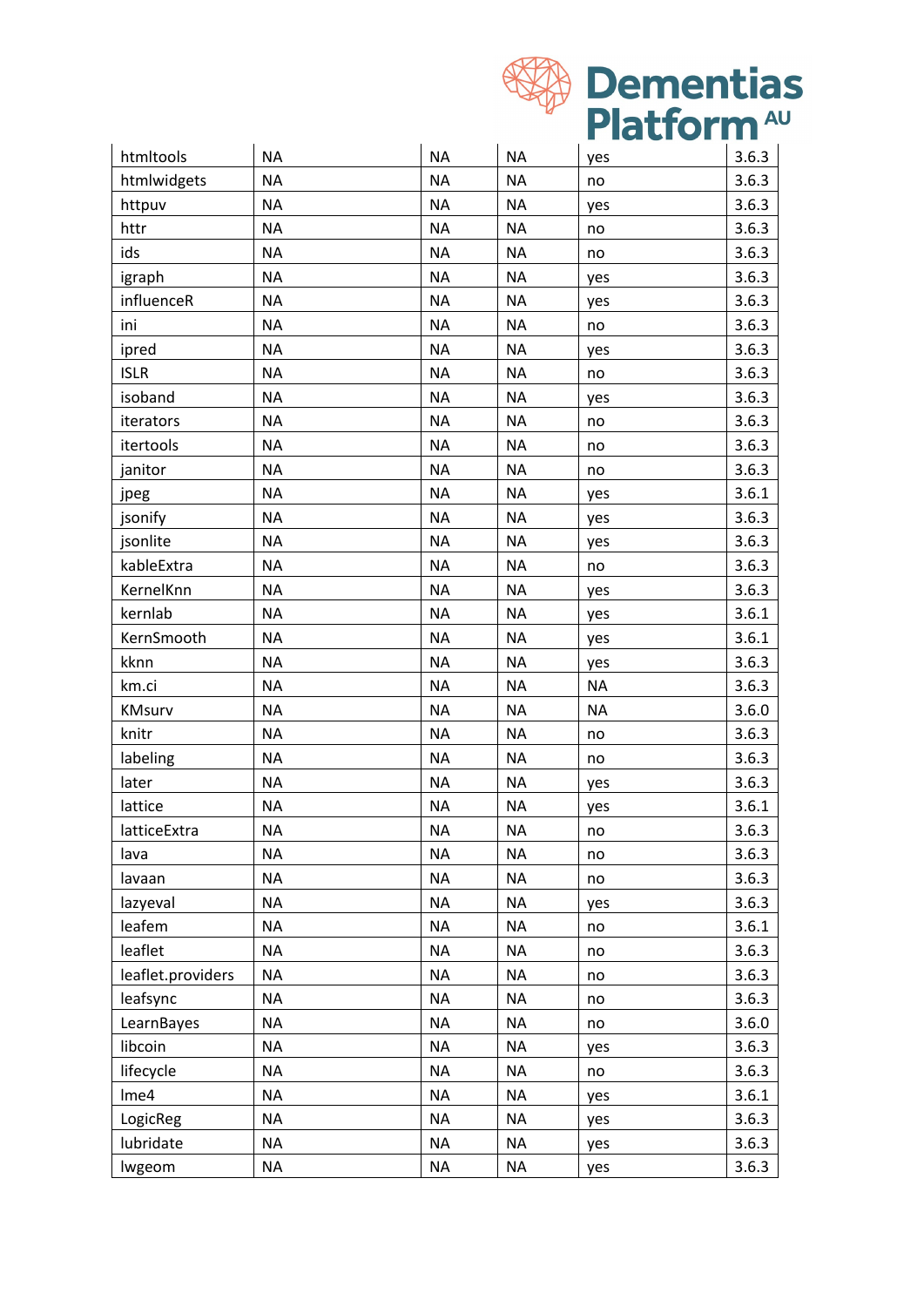

|                  |           |           |           | <b>THE REAL</b><br>$\sim$ $\sim$ $\sim$ |       |
|------------------|-----------|-----------|-----------|-----------------------------------------|-------|
| magrittr         | <b>NA</b> | <b>NA</b> | <b>NA</b> | yes                                     | 3.6.3 |
| maptools         | <b>NA</b> | <b>NA</b> | <b>NA</b> | yes                                     | 3.6.3 |
| markdown         | <b>NA</b> | <b>NA</b> | <b>NA</b> | yes                                     | 3.6.3 |
| <b>MASS</b>      | <b>NA</b> | <b>NA</b> | <b>NA</b> | yes                                     | 3.6.1 |
| Matchlt          | <b>NA</b> | <b>NA</b> | <b>NA</b> | yes                                     | 3.6.1 |
| mathjaxr         | <b>NA</b> | <b>NA</b> | <b>NA</b> | yes                                     | 3.6.3 |
| Matrix           | <b>NA</b> | <b>NA</b> | <b>NA</b> | yes                                     | 3.6.1 |
| MatrixModels     | <b>NA</b> | <b>NA</b> | <b>NA</b> | no                                      | 3.6.3 |
| matrixStats      | <b>NA</b> | <b>NA</b> | <b>NA</b> | yes                                     | 3.6.1 |
| maxstat          | <b>NA</b> | <b>NA</b> | <b>NA</b> | yes                                     | 3.6.3 |
| memoise          | <b>NA</b> | <b>NA</b> | <b>NA</b> | no                                      | 3.6.3 |
| meta             | <b>NA</b> | <b>NA</b> | <b>NA</b> | no                                      | 3.6.1 |
| metafor          | <b>NA</b> | <b>NA</b> | <b>NA</b> | no                                      | 3.6.1 |
| methods          | <b>NA</b> | <b>NA</b> | <b>NA</b> | yes                                     | 3.6.1 |
| mgcv             | <b>NA</b> | <b>NA</b> | <b>NA</b> | yes                                     | 3.6.1 |
| mime             | <b>NA</b> | <b>NA</b> | <b>NA</b> | yes                                     | 3.6.1 |
| minga            | <b>NA</b> | <b>NA</b> | <b>NA</b> | yes                                     | 3.6.3 |
| missForest       | <b>NA</b> | <b>NA</b> | <b>NA</b> | no                                      | 3.6.3 |
| mlbench          | <b>NA</b> | <b>NA</b> | <b>NA</b> | yes                                     | 3.6.3 |
| mlr              | <b>NA</b> | <b>NA</b> | <b>NA</b> | yes                                     | 3.6.3 |
| mitools          | <b>NA</b> | <b>NA</b> | <b>NA</b> | no                                      | 3.6.3 |
| mnormt           | <b>NA</b> | <b>NA</b> | <b>NA</b> | yes                                     | 3.6.3 |
| ModelMetrics     | <b>NA</b> | <b>NA</b> | <b>NA</b> | yes                                     | 3.6.3 |
| modelr           | <b>NA</b> | <b>NA</b> | <b>NA</b> | no                                      | 3.6.3 |
| modeltools       | <b>NA</b> | <b>NA</b> | <b>NA</b> | no                                      | 3.6.3 |
| <b>MRCV</b>      | <b>NA</b> | <b>NA</b> | <b>NA</b> | no                                      | 3.6.3 |
| multcomp         | <b>NA</b> | <b>NA</b> | <b>NA</b> | no                                      | 3.6.3 |
| munsell          | <b>NA</b> | <b>NA</b> | <b>NA</b> | no                                      | 3.6.3 |
| mvtnorm          | <b>NA</b> | <b>NA</b> | $\sf NA$  | yes                                     | 3.6.1 |
| ncvreg           | ΝA        | ΝA        | ΝA        | yes                                     | 3.6.3 |
| neuralnet        | <b>NA</b> | <b>NA</b> | <b>NA</b> | no                                      | 3.6.3 |
| nlme             | <b>NA</b> | <b>NA</b> | <b>NA</b> | yes                                     | 3.6.1 |
| nloptr           | <b>NA</b> | <b>NA</b> | <b>NA</b> | yes                                     | 3.6.3 |
| nnet             | <b>NA</b> | <b>NA</b> | <b>NA</b> | yes                                     | 3.6.1 |
| nnls             | <b>NA</b> | <b>NA</b> | <b>NA</b> | <b>NA</b>                               | 3.6.0 |
| numDeriv         | <b>NA</b> | <b>NA</b> | <b>NA</b> | no                                      | 3.6.0 |
| odbc             | <b>NA</b> | <b>NA</b> | <b>NA</b> | yes                                     | 3.6.3 |
| officer          | <b>NA</b> | <b>NA</b> | <b>NA</b> | no                                      | 3.6.3 |
| openssl          | <b>NA</b> | <b>NA</b> | <b>NA</b> | yes                                     | 3.6.3 |
| OptimalCutpoints | <b>NA</b> | <b>NA</b> | <b>NA</b> | no                                      | 3.6.0 |
| ore              | <b>NA</b> | <b>NA</b> | <b>NA</b> | yes                                     | 3.6.3 |
| parallel         | NA        | <b>NA</b> | NA        | yes                                     | 3.6.1 |
| parallelMap      | NA        | <b>NA</b> | <b>NA</b> | no                                      | 3.6.3 |
|                  |           |           |           |                                         |       |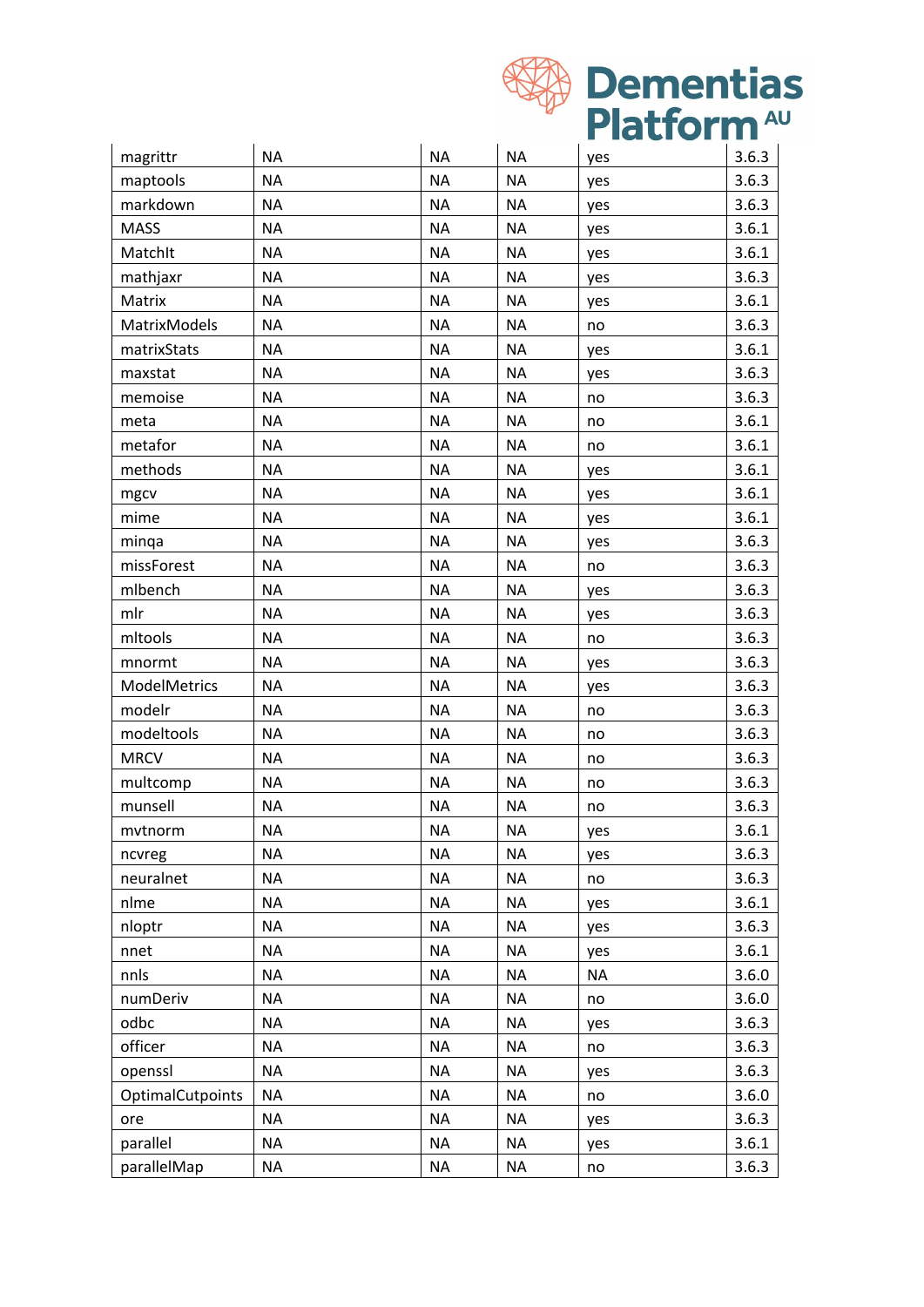

| ParamHelpers    | <b>NA</b> | <b>NA</b> | <b>NA</b> | yes | 3.6.3 |
|-----------------|-----------|-----------|-----------|-----|-------|
| party           | <b>NA</b> | <b>NA</b> | <b>NA</b> | yes | 3.6.3 |
| patchwork       | <b>NA</b> | <b>NA</b> | <b>NA</b> | no  | 3.6.3 |
| pbapply         | <b>NA</b> | <b>NA</b> | <b>NA</b> | no  | 3.6.3 |
| pbivnorm        | <b>NA</b> | <b>NA</b> | <b>NA</b> | yes | 3.6.0 |
| pbkrtest        | <b>NA</b> | <b>NA</b> | <b>NA</b> | no  | 3.6.3 |
| pillar          | <b>NA</b> | <b>NA</b> | <b>NA</b> | no  | 3.6.1 |
| pkgbuild        | <b>NA</b> | <b>NA</b> | <b>NA</b> | no  | 3.6.3 |
| pkgconfig       | <b>NA</b> | <b>NA</b> | <b>NA</b> | no  | 3.6.3 |
| pkgload         | <b>NA</b> | <b>NA</b> | <b>NA</b> | yes | 3.6.3 |
| plogr           | <b>NA</b> | <b>NA</b> | <b>NA</b> | no  | 3.6.3 |
| plotmo          | <b>NA</b> | <b>NA</b> | <b>NA</b> | no  | 3.6.3 |
| plotrix         | <b>NA</b> | <b>NA</b> | <b>NA</b> | no  | 3.6.3 |
| pls             | <b>NA</b> | <b>NA</b> | <b>NA</b> | no  | 3.6.3 |
| plyr            | <b>NA</b> | <b>NA</b> | <b>NA</b> | yes | 3.6.3 |
| png             | <b>NA</b> | <b>NA</b> | <b>NA</b> | yes | 3.6.0 |
| polspline       | <b>NA</b> | <b>NA</b> | <b>NA</b> | yes | 3.6.3 |
| polynom         | <b>NA</b> | <b>NA</b> | <b>NA</b> | no  | 3.6.3 |
| praise          | <b>NA</b> | <b>NA</b> | <b>NA</b> | no  | 3.6.3 |
| prettydoc       | <b>NA</b> | <b>NA</b> | <b>NA</b> | no  | 3.6.3 |
| prettyunits     | <b>NA</b> | <b>NA</b> | <b>NA</b> | no  | 3.6.3 |
| pROC            | <b>NA</b> | <b>NA</b> | <b>NA</b> | yes | 3.6.3 |
| processx        | <b>NA</b> | <b>NA</b> | <b>NA</b> | yes | 3.6.3 |
| prodlim         | <b>NA</b> | <b>NA</b> | <b>NA</b> | yes | 3.6.3 |
| progress        | <b>NA</b> | <b>NA</b> | <b>NA</b> | no  | 3.6.3 |
| promises        | <b>NA</b> | <b>NA</b> | <b>NA</b> | yes | 3.6.3 |
| proxy           | <b>NA</b> | <b>NA</b> | <b>NA</b> | yes | 3.6.3 |
| ps              | <b>NA</b> | <b>NA</b> | <b>NA</b> | yes | 3.6.3 |
| purrr           | <b>NA</b> | <b>NA</b> | <b>NA</b> | yes | 3.6.3 |
| quadprog        | <b>NA</b> | <b>NA</b> | <b>NA</b> | yes | 3.6.1 |
| qwraps2         | <b>NA</b> | <b>NA</b> | <b>NA</b> | yes | 3.6.3 |
| R.methodsS3     | <b>NA</b> | <b>NA</b> | <b>NA</b> | no  | 3.6.3 |
| R.oo            | <b>NA</b> | <b>NA</b> | <b>NA</b> | no  | 3.6.3 |
| R.utils         | <b>NA</b> | <b>NA</b> | <b>NA</b> | no  | 3.6.3 |
| R <sub>6</sub>  | <b>NA</b> | <b>NA</b> | <b>NA</b> | no  | 3.6.3 |
| randomForest    | <b>NA</b> | <b>NA</b> | <b>NA</b> | yes | 3.6.3 |
| randomForestSRC | <b>NA</b> | <b>NA</b> | <b>NA</b> | yes | 3.6.3 |
| ranger          | <b>NA</b> | <b>NA</b> | <b>NA</b> | yes | 3.6.3 |
| rapidjsonr      | <b>NA</b> | <b>NA</b> | <b>NA</b> | yes | 3.6.3 |
| rappdirs        | <b>NA</b> | <b>NA</b> | <b>NA</b> | yes | 3.6.3 |
| rare            | <b>NA</b> | <b>NA</b> | <b>NA</b> | yes | 3.6.3 |
| raster          | <b>NA</b> | <b>NA</b> | <b>NA</b> | yes | 3.6.1 |
| rcmdcheck       | <b>NA</b> | <b>NA</b> | <b>NA</b> | no  | 3.6.3 |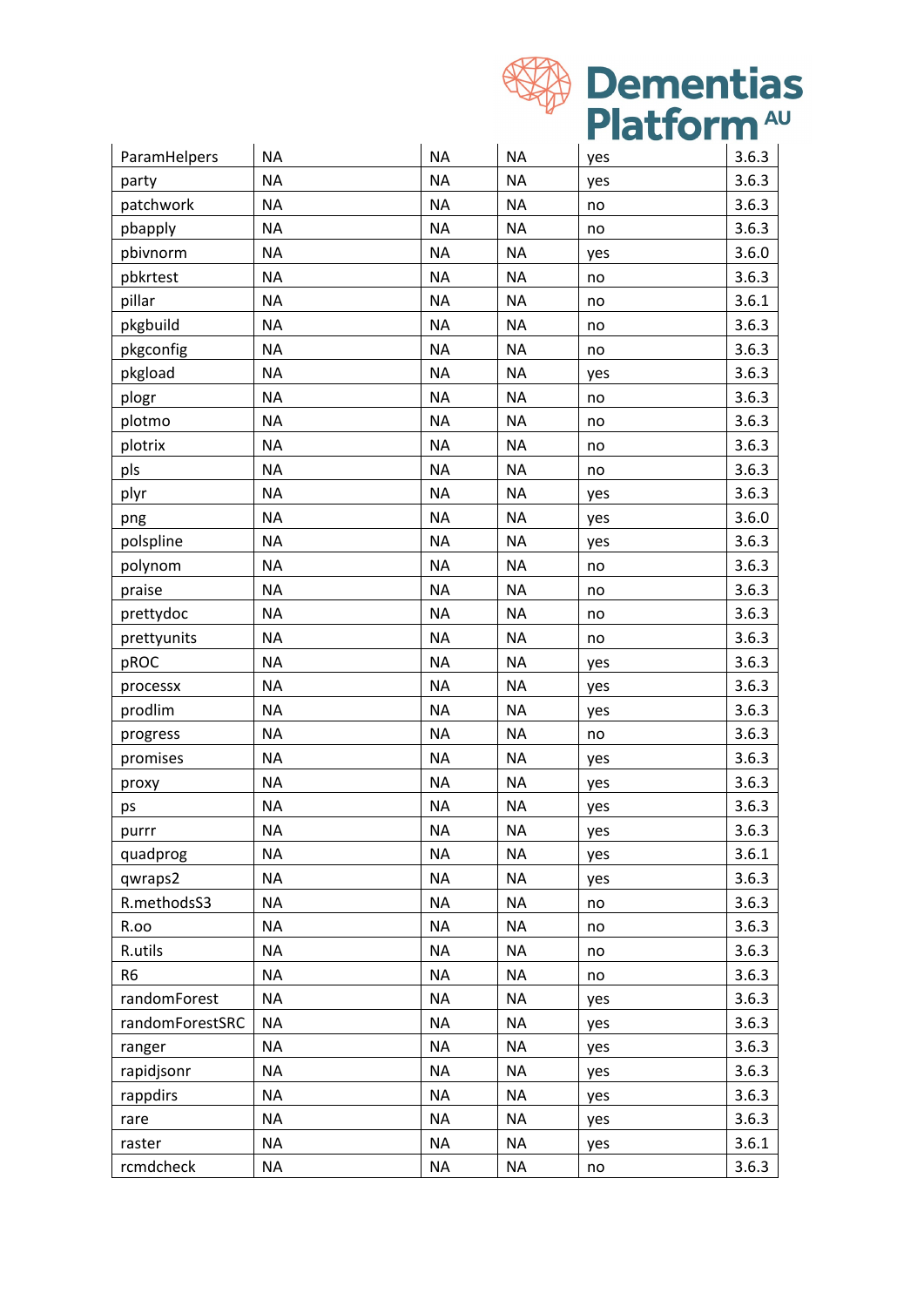

| RColorBrewer        | <b>NA</b> | <b>NA</b> | <b>NA</b> | no  | 3.6.0 |
|---------------------|-----------|-----------|-----------|-----|-------|
| Rcpp                | <b>NA</b> | <b>NA</b> | <b>NA</b> | yes | 3.6.3 |
| RcppArmadillo       | <b>NA</b> | <b>NA</b> | <b>NA</b> | yes | 3.6.1 |
| RcppEigen           | <b>NA</b> | <b>NA</b> | <b>NA</b> | yes | 3.6.3 |
| <b>RcppProgress</b> | <b>NA</b> | <b>NA</b> | <b>NA</b> | no  | 3.6.3 |
| RCurl               | <b>NA</b> | <b>NA</b> | <b>NA</b> | yes | 3.6.3 |
| readr               | <b>NA</b> | <b>NA</b> | <b>NA</b> | yes | 3.6.3 |
| readxl              | <b>NA</b> | <b>NA</b> | <b>NA</b> | yes | 3.6.3 |
| recipes             | <b>NA</b> | <b>NA</b> | <b>NA</b> | no  | 3.6.3 |
| rematch             | <b>NA</b> | <b>NA</b> | <b>NA</b> | no  | 3.6.3 |
| rematch2            | <b>NA</b> | <b>NA</b> | <b>NA</b> | no  | 3.6.3 |
| remotes             | <b>NA</b> | <b>NA</b> | <b>NA</b> | no  | 3.6.1 |
| reprex              | <b>NA</b> | <b>NA</b> | <b>NA</b> | no  | 3.6.3 |
| reshape2            | <b>NA</b> | <b>NA</b> | <b>NA</b> | yes | 3.6.3 |
| rgdal               | <b>NA</b> | <b>NA</b> | <b>NA</b> | yes | 3.6.3 |
| rgexf               | <b>NA</b> | <b>NA</b> | <b>NA</b> | no  | 3.6.3 |
| RhpcBLASctl         | <b>NA</b> | <b>NA</b> | <b>NA</b> | yes | 3.6.3 |
| Ritools             | <b>NA</b> | <b>NA</b> | <b>NA</b> | no  | 3.6.3 |
| rJava               | <b>NA</b> | <b>NA</b> | <b>NA</b> | yes | 3.6.3 |
| rlang               | <b>NA</b> | <b>NA</b> | <b>NA</b> | yes | 3.6.3 |
| rmarkdown           | <b>NA</b> | <b>NA</b> | <b>NA</b> | no  | 3.6.1 |
| rms                 | <b>NA</b> | <b>NA</b> | <b>NA</b> | yes | 3.6.3 |
| <b>ROCR</b>         | <b>NA</b> | <b>NA</b> | <b>NA</b> | no  | 3.6.3 |
| Rook                | <b>NA</b> | <b>NA</b> | <b>NA</b> | yes | 3.6.0 |
| roxygen2            | <b>NA</b> | <b>NA</b> | <b>NA</b> | yes | 3.6.3 |
| rpart               | <b>NA</b> | <b>NA</b> | <b>NA</b> | yes | 3.6.1 |
| rpart.plot          | <b>NA</b> | <b>NA</b> | <b>NA</b> | no  | 3.6.3 |
| rprojroot           | <b>NA</b> | ΝA        | <b>NA</b> | no  | 3.6.3 |
| rstatix             | <b>NA</b> | <b>NA</b> | <b>NA</b> | no  | 3.6.3 |
| rstudioapi          | <b>NA</b> | <b>NA</b> | <b>NA</b> | no  | 3.6.3 |
| rsvg                | <b>NA</b> | <b>NA</b> | <b>NA</b> | yes | 3.6.3 |
| Rtsne               | <b>NA</b> | <b>NA</b> | <b>NA</b> | yes | 3.6.3 |
| Rttf2pt1            | <b>NA</b> | <b>NA</b> | <b>NA</b> | yes | 3.6.2 |
| rvest               | <b>NA</b> | <b>NA</b> | <b>NA</b> | no  | 3.6.3 |
| s2                  | <b>NA</b> | <b>NA</b> | <b>NA</b> | yes | 3.6.3 |
| sandwich            | <b>NA</b> | <b>NA</b> | <b>NA</b> | no  | 3.6.1 |
| scales              | <b>NA</b> | <b>NA</b> | <b>NA</b> | no  | 3.6.3 |
| selectr             | <b>NA</b> | <b>NA</b> | <b>NA</b> | no  | 3.6.3 |
| servr               | <b>NA</b> | <b>NA</b> | <b>NA</b> | no  | 3.6.3 |
| sessioninfo         | <b>NA</b> | ΝA        | <b>NA</b> | no  | 3.6.3 |
| sf                  | <b>NA</b> | <b>NA</b> | <b>NA</b> | yes | 3.6.3 |
| sfheaders           | <b>NA</b> | <b>NA</b> | <b>NA</b> | yes | 3.6.1 |
| shape               | <b>NA</b> | <b>NA</b> | <b>NA</b> | no  | 3.6.1 |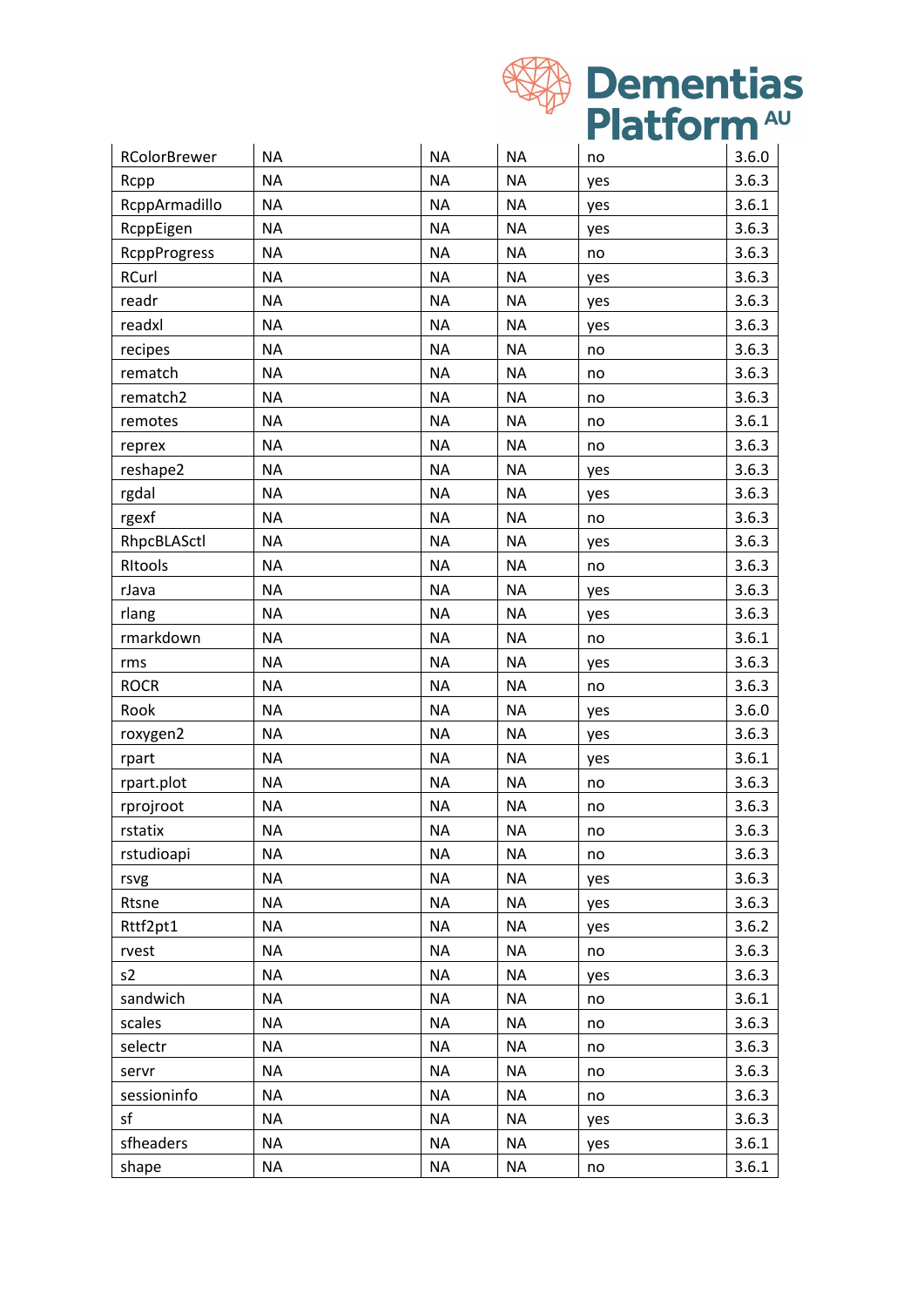

| <b>SIS</b>    | <b>NA</b> | <b>NA</b> | <b>NA</b> | no        | 3.6.3 |
|---------------|-----------|-----------|-----------|-----------|-------|
| snakecase     | <b>NA</b> | <b>NA</b> | <b>NA</b> | no        | 3.6.3 |
| sp            | <b>NA</b> | <b>NA</b> | <b>NA</b> | yes       | 3.6.3 |
| SparseM       | <b>NA</b> | <b>NA</b> | <b>NA</b> | yes       | 3.6.3 |
| spatial       | <b>NA</b> | <b>NA</b> | <b>NA</b> | yes       | 3.6.1 |
| spData        | <b>NA</b> | <b>NA</b> | <b>NA</b> | no        | 3.6.1 |
| spdep         | <b>NA</b> | <b>NA</b> | <b>NA</b> |           | 3.6.1 |
| speedglm      | <b>NA</b> | <b>NA</b> | <b>NA</b> | yes       | 3.6.3 |
| splines       | <b>NA</b> | <b>NA</b> | <b>NA</b> | no        | 3.6.1 |
|               | <b>NA</b> | <b>NA</b> | <b>NA</b> | yes       |       |
| spls          |           |           |           | no        | 3.6.3 |
| SQUAREM       | <b>NA</b> | <b>NA</b> | <b>NA</b> | no        | 3.6.3 |
| stars         | <b>NA</b> | <b>NA</b> | <b>NA</b> | no        | 3.6.1 |
| stats         | <b>NA</b> | <b>NA</b> | <b>NA</b> | yes       | 3.6.1 |
| stats4        | <b>NA</b> | <b>NA</b> | <b>NA</b> | <b>NA</b> | 3.6.1 |
| strex         | <b>NA</b> | <b>NA</b> | <b>NA</b> | yes       | 3.6.3 |
| stringr       | <b>NA</b> | <b>NA</b> | <b>NA</b> | no        | 3.6.3 |
| strucchange   | <b>NA</b> | <b>NA</b> | <b>NA</b> | yes       | 3.6.3 |
| SuperLearner  | <b>NA</b> | <b>NA</b> | <b>NA</b> | no        | 3.6.3 |
| survival      | <b>NA</b> | <b>NA</b> | <b>NA</b> | yes       | 3.6.3 |
| survminer     | <b>NA</b> | <b>NA</b> | <b>NA</b> | no        | 3.6.3 |
| survMisc      | <b>NA</b> | <b>NA</b> | <b>NA</b> | no        | 3.6.3 |
| svd           | <b>NA</b> | <b>NA</b> | <b>NA</b> | yes       | 3.6.3 |
| svglite       | <b>NA</b> | <b>NA</b> | <b>NA</b> | yes       | 3.6.3 |
| swirl         | <b>NA</b> | <b>NA</b> | <b>NA</b> | no        | 3.6.3 |
| sys           | <b>NA</b> | <b>NA</b> | <b>NA</b> | yes       | 3.6.3 |
| systemfonts   | <b>NA</b> | <b>NA</b> | <b>NA</b> | yes       | 3.6.3 |
| tables        | <b>NA</b> | <b>NA</b> | <b>NA</b> | no        | 3.6.3 |
| tcltk         | <b>NA</b> | <b>NA</b> | <b>NA</b> | yes       | 3.6.1 |
| TeachingDemos | <b>NA</b> | <b>NA</b> | <b>NA</b> | no        | 3.6.3 |
| testthat      | <b>NA</b> | <b>NA</b> | <b>NA</b> | yes       | 3.6.1 |
| TH.data       | <b>NA</b> | <b>NA</b> | <b>NA</b> | no        | 3.6.3 |
| tibble        | <b>NA</b> | <b>NA</b> | <b>NA</b> | yes       | 3.6.1 |
| tidyr         | <b>NA</b> | ΝA        | <b>NA</b> | yes       | 3.6.3 |
| tidyselect    | <b>NA</b> | <b>NA</b> | <b>NA</b> | yes       | 3.6.3 |
| tidyverse     | <b>NA</b> | <b>NA</b> | <b>NA</b> | no        | 3.6.3 |
| timeDate      | <b>NA</b> | <b>NA</b> | <b>NA</b> | no        | 3.6.3 |
| tinytex       | <b>NA</b> | <b>NA</b> | <b>NA</b> | no        | 3.6.1 |
| tmap          | <b>NA</b> | <b>NA</b> | <b>NA</b> | no        | 3.6.1 |
| tmaptools     | <b>NA</b> | <b>NA</b> | <b>NA</b> | no        | 3.6.3 |
| tmvnsim       | NA        | <b>NA</b> | <b>NA</b> | yes       | 3.6.0 |
| tools         | <b>NA</b> | ΝA        | <b>NA</b> | yes       | 3.6.1 |
| translations  | <b>NA</b> | <b>NA</b> | <b>NA</b> | <b>NA</b> | 3.6.1 |
| tree          | NA        | NA        | <b>NA</b> | yes       | 3.6.3 |
|               |           |           |           |           |       |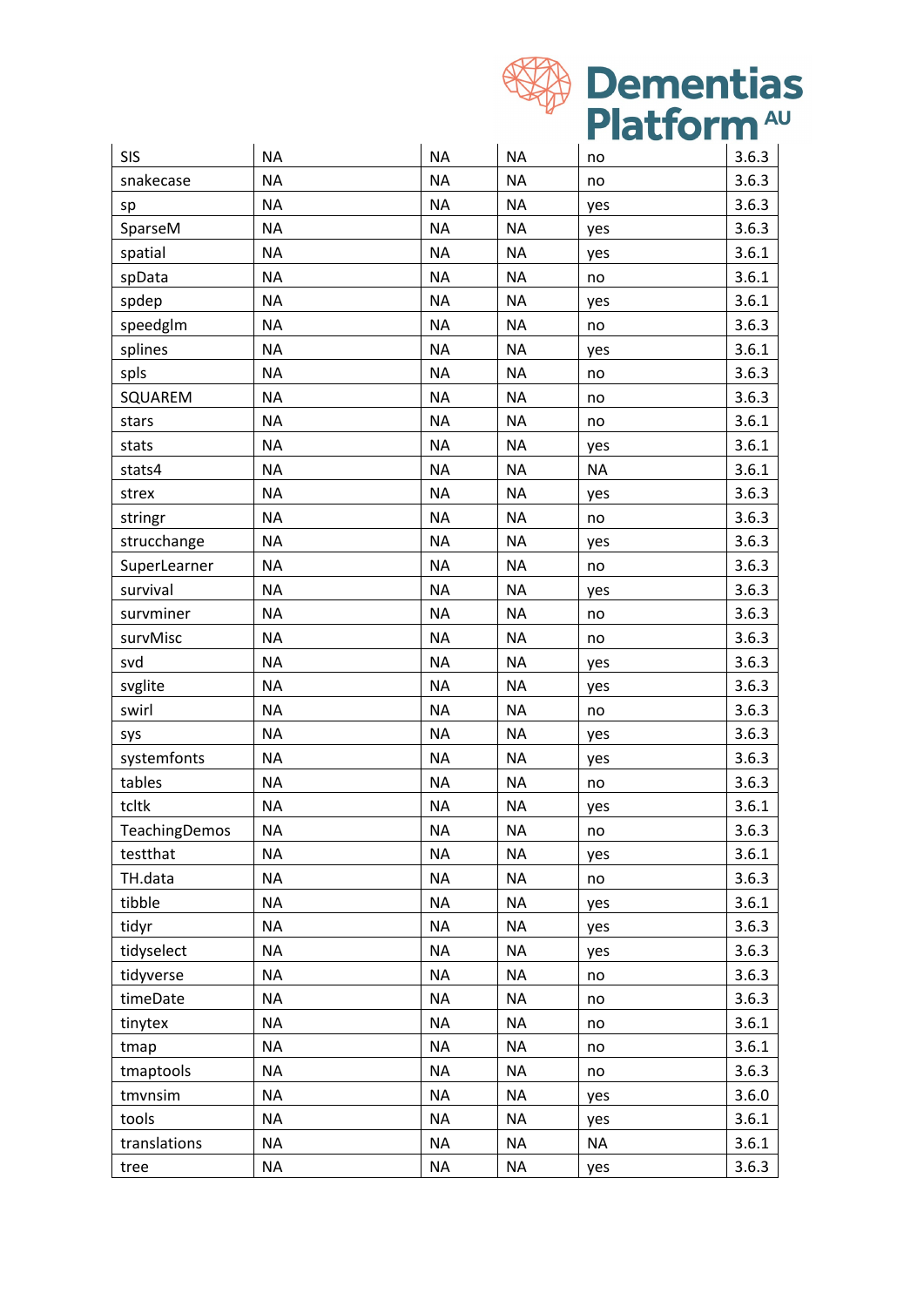

| units       | <b>NA</b> | <b>NA</b> | <b>NA</b> | yes | 3.6.3 |
|-------------|-----------|-----------|-----------|-----|-------|
| usethis     | <b>NA</b> | <b>NA</b> | <b>NA</b> | no  | 3.6.3 |
| utf8        | <b>NA</b> | <b>NA</b> | <b>NA</b> | yes | 3.6.3 |
| utils       | <b>NA</b> | <b>NA</b> | <b>NA</b> | yes | 3.6.1 |
| uuid        | <b>NA</b> | <b>NA</b> | <b>NA</b> | yes | 3.6.3 |
| V8          | <b>NA</b> | <b>NA</b> | <b>NA</b> | yes | 3.6.3 |
| vctrs       | <b>NA</b> | <b>NA</b> | <b>NA</b> | yes | 3.6.3 |
| vipor       | <b>NA</b> | <b>NA</b> | <b>NA</b> | no  | 3.6.3 |
| viridis     | <b>NA</b> | <b>NA</b> | <b>NA</b> | no  | 3.6.3 |
| viridisLite | <b>NA</b> | <b>NA</b> | <b>NA</b> | no  | 3.6.3 |
| visNetwork  | <b>NA</b> | <b>NA</b> | <b>NA</b> | no  | 3.6.3 |
| waldo       | <b>NA</b> | <b>NA</b> | <b>NA</b> | no  | 3.6.3 |
| webshot     | <b>NA</b> | <b>NA</b> | <b>NA</b> | no  | 3.6.3 |
| whisker     | <b>NA</b> | <b>NA</b> | <b>NA</b> | no  | 3.6.3 |
| widgetframe | <b>NA</b> | <b>NA</b> | <b>NA</b> | no  | 3.6.3 |
| withr       | <b>NA</b> | <b>NA</b> | <b>NA</b> | no  | 3.6.3 |
| wk          | <b>NA</b> | <b>NA</b> | <b>NA</b> | yes | 3.6.3 |
| writexl     | <b>NA</b> | <b>NA</b> | <b>NA</b> | yes | 3.6.3 |
| xfun        | <b>NA</b> | <b>NA</b> | <b>NA</b> | yes | 3.6.1 |
| xgboost     | <b>NA</b> | <b>NA</b> | <b>NA</b> | yes | 3.6.3 |
| xlsx        | <b>NA</b> | <b>NA</b> | <b>NA</b> | no  | 3.6.3 |
| xlsxjars    | <b>NA</b> | <b>NA</b> | <b>NA</b> | no  | 3.6.3 |
| XML         | <b>NA</b> | <b>NA</b> | <b>NA</b> | yes | 3.6.3 |
| xml2        | <b>NA</b> | <b>NA</b> | <b>NA</b> | yes | 3.6.3 |
| xopen       | <b>NA</b> | <b>NA</b> | <b>NA</b> | no  | 3.6.3 |
| xtable      | <b>NA</b> | <b>NA</b> | <b>NA</b> | no  | 3.6.3 |
| yaml        | <b>NA</b> | <b>NA</b> | <b>NA</b> | yes | 3.6.3 |
| zeallot     | <b>NA</b> | <b>NA</b> | <b>NA</b> | no  | 3.6.3 |
| <b>ZOO</b>  | <b>NA</b> | <b>NA</b> | <b>NA</b> | yes | 3.6.3 |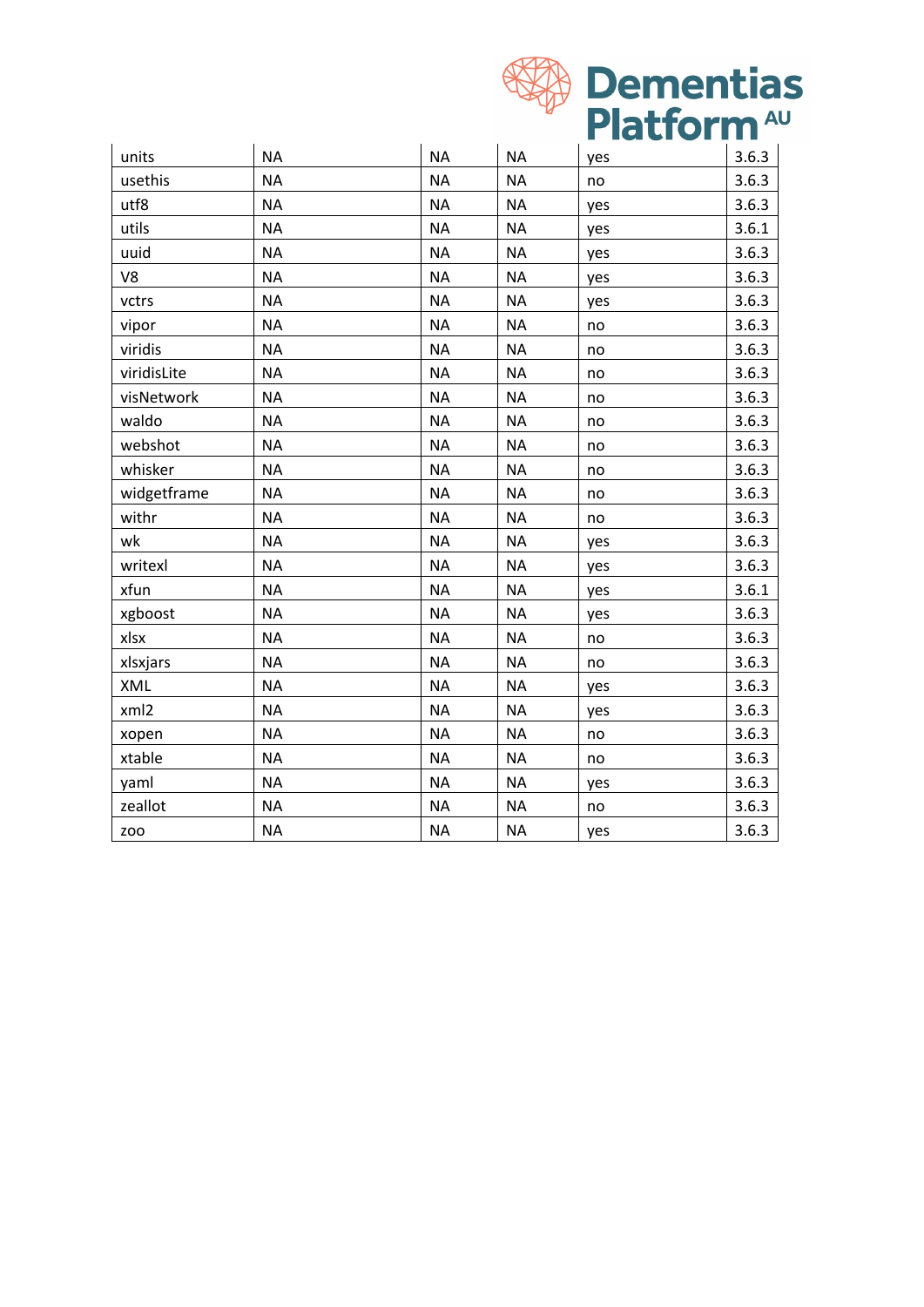| <b>WA Dementias</b>    |
|------------------------|
| Platform <sup>AU</sup> |

## Python Packages

| <b>Package Name</b>                | <b>Version</b>  | <b>Build Channel</b> |
|------------------------------------|-----------------|----------------------|
| ipyw jlab_nb_ext_conf              | 0.1.0           | py38_0               |
| alabaster                          | 0.7.12          | $py_0$               |
| anaconda                           | 2020.11         | py38_0               |
| anaconda-client                    | 1.7.2           | py38_0               |
| anaconda-navigator                 | 1.10.0          | py38_0               |
| anaconda-project                   | 0.8.4           | $py_0$               |
| argh                               | 0.26.2          | py38 0               |
| argon2-cffi                        | 20.1.0          | py38he774522_1       |
| asn1crypto                         | 1.4.0           | $py_0$               |
| astroid                            | 2.4.2           | py38_0               |
| astropy                            | 4.0.2           | py38he774522_0       |
| async_generator                    | 1.1             | $py_0$               |
| atomicwrites                       | 1.4.0           | $py_0$               |
| attrs                              | 20.3.0          | pyhd3eb1b0_0         |
| autopep8                           | 1.5.4           | py 0                 |
| babel                              | 2.8.1           | pyhd3eb1b0 0         |
| backcall                           | 0.2.0           | $py_0$               |
| backports                          | $\mathbf{1}$    | $py_2$               |
| backports.functools_lru_cache      | 1.6.1           | $py_0$               |
| backports.shutil_get_terminal_size | 1.0.0           | py38_2               |
| backports.tempfile                 | $\mathbf{1}$    | $py_1$               |
| backports.weakref                  | $1.0.$ post $1$ | $py_1$               |
| bcrypt                             | 3.2.0           | py38he774522_0       |
| beautifulsoup4                     | 4.9.3           | pyhb0f4dca_0         |
| bitarray                           | 1.6.1           | py38h2bbff1b 0       |
| bkcharts                           | 0.2             | py38_0               |
| blas                               | $\mathbf{1}$    | mkl                  |
| bleach                             | 3.2.1           | $py_0$               |
| blosc                              | 1.20.1          | h7bd577a 0           |
| bokeh                              | 2.2.3           | py38_0               |
| boto                               | 2.49.0          | py38_0               |
| bottleneck                         | 1.3.2           | py38h2a96729 1       |
| brotlipy                           | 0.7.0           | py38he774522_1000    |
| bzip2                              | 1.0.8           | he774522 0           |
| ca-certificates                    | 2020.10.14      | 0                    |
| certifi                            | 2020.6.20       | pyhd3eb1b0_3         |
| cffi                               | 1.14.3          | py38h7a1dbc1 0       |
| chardet                            | 3.0.4           | py38_1003            |
| click                              | 7.1.2           | $py_0$               |
| cloudpickle                        | 1.6.0           | $py_0$               |
| clyent                             | 1.2.2           | py38_1               |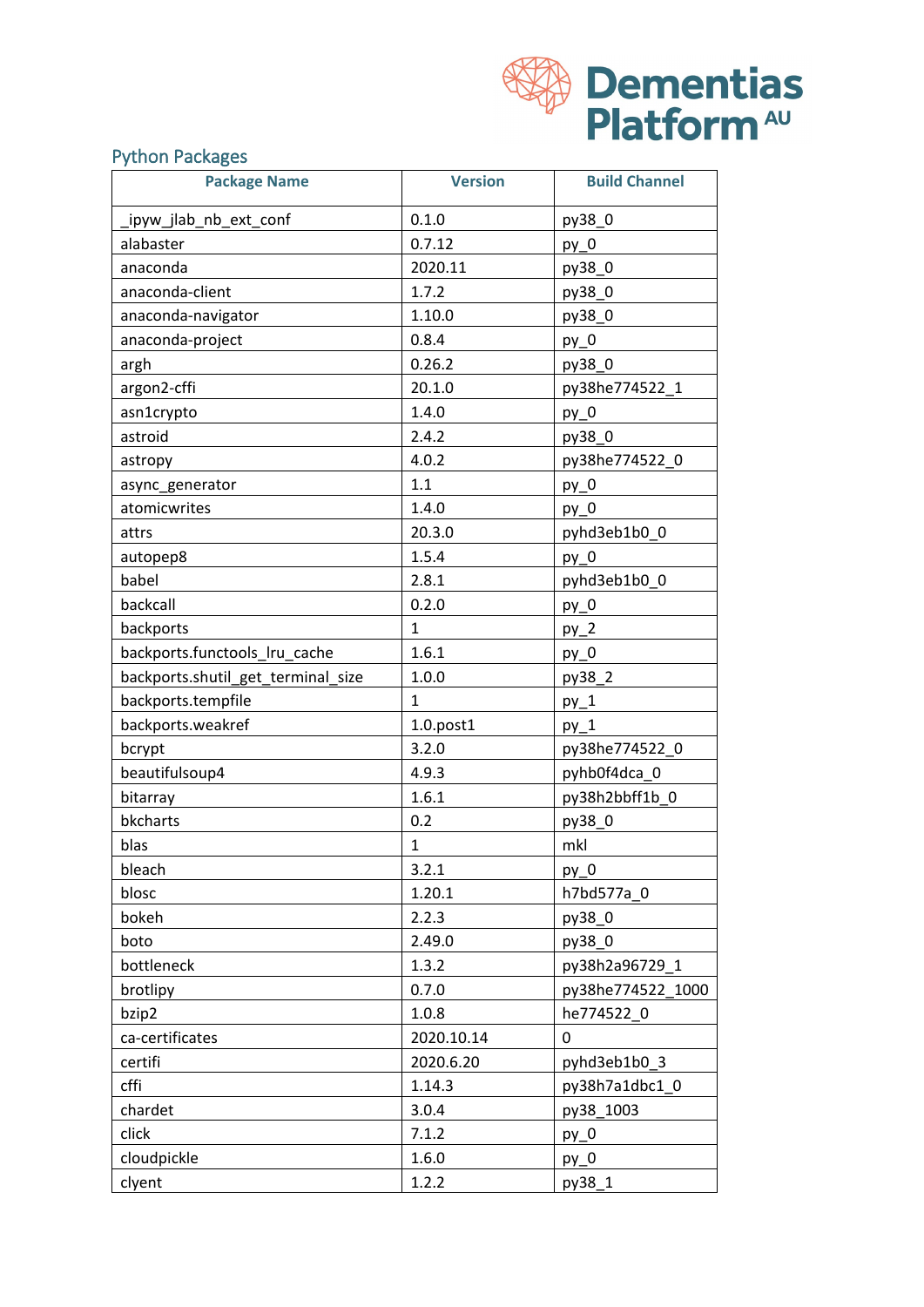| <b>KA Dementias</b>    |
|------------------------|
| Platform <sup>AU</sup> |

| colorama               | 0.4.4       | $py_0$         |
|------------------------|-------------|----------------|
| comtypes               | 1.1.7       | py38_1001      |
| conda                  | 4.9.2       | py38haa95532_0 |
| conda-build            | 3.20.5      | py38_1         |
| conda-env              | 2.6.0       | $\mathbf{1}$   |
| conda-package-handling | 1.7.2       | py38h76e460a_0 |
| conda-verify           | 3.4.2       | $py_1$         |
| console_shortcut       | 0.1.1       | 4              |
| contextlib2            | 0.6.0.post1 | py 0           |
| cryptography           | 3.1.1       | py38h7a1dbc1_0 |
| curl                   | 7.71.1      | h2a8f88b 1     |
| cycler                 | 0.10.0      | py38_0         |
| cython                 | 0.29.21     | py38ha925a31_0 |
| cytoolz                | 0.11.0      | py38he774522_0 |
| dask                   | 2.30.0      | $py_0$         |
| dask-core              | 2.30.0      | $py_0$         |
| decorator              | 4.4.2       | $py_0$         |
| defusedxml             | 0.6.0       | $py_0$         |
| diff-match-patch       | 20200713    | $py_0$         |
| distributed            | 2.30.1      | py38haa95532_0 |
| docutils               | 0.16        | py38_1         |
| entrypoints            | 0.3         | py38_0         |
| et xmlfile             | 1.0.1       | py_1001        |
| fastcache              | 1.1.0       | py38he774522_0 |
| filelock               | 3.0.12      | $py_0$         |
| flake8                 | 3.8.4       | $py_0$         |
| flask                  | 1.1.2       | $py_0$         |
| freetype               | 2.10.4      | hd328e21 0     |
| fsspec                 | 0.8.3       | $py_0$         |
| future                 | 0.18.2      | py38_1         |
| get_terminal_size      | 1.0.0       | h38e98db 0     |
| gevent                 | 20.9.0      | py38he774522 0 |
| glob <sub>2</sub>      | 0.7         | $py_0$         |
| greenlet               | 0.4.17      | py38he774522_0 |
| h <sub>5py</sub>       | 2.10.0      | py38h5e291fa 0 |
| hdf5                   | 1.10.4      | h7ebc959 0     |
| heapdict               | 1.0.1       | $py_0$         |
| html5lib               | 1.1         | $py_0$         |
| icc_rt                 | 2019.0.0    | h0cc432a_1     |
| icu                    | 58.2        | ha925a31 3     |
| idna                   | 2.1         | $py_0$         |
| imageio                | 2.9.0       | $py_0$         |
| imagesize              | 1.2.0       | $py_0$         |
|                        |             |                |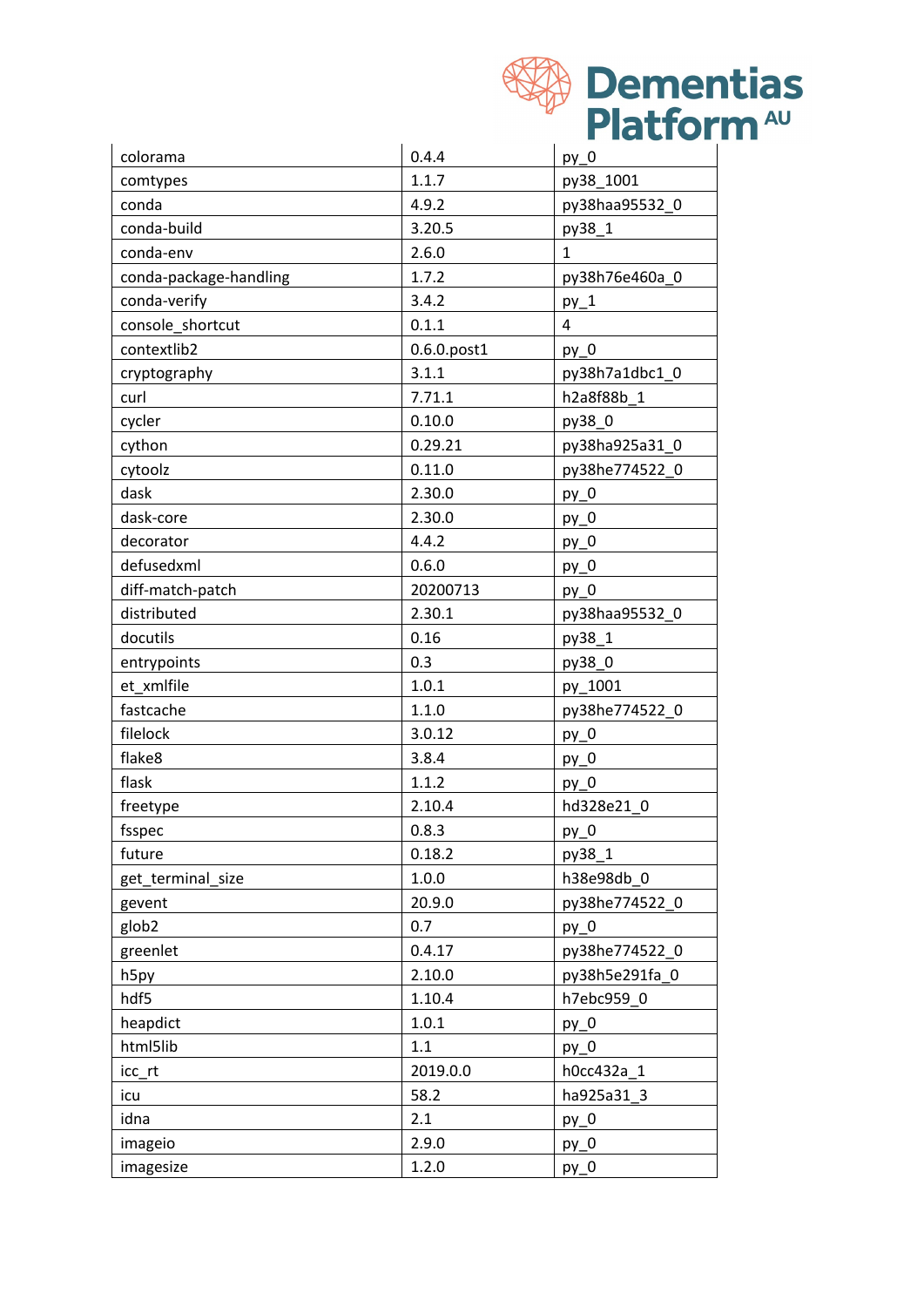|                     |        | <b>Dementias</b>       |
|---------------------|--------|------------------------|
|                     |        |                        |
|                     |        | Platform <sup>AU</sup> |
| importlib-metadata  | 2.0.0  | $py_1$                 |
| importlib_metadata  | 2.0.0  | $\mathbf{1}$           |
| iniconfig           | 1.1.1  | $py_0$                 |
| intel-openmp        | 2020.2 | 254                    |
| intervaltree        | 3.1.0  | $py_0$                 |
| ipykernel           | 5.3.4  | py38h5ca1d4c_0         |
| ipython             | 7.19.0 | py38hd4e2768_0         |
| ipython_genutils    | 0.2.0  | py38_0                 |
| ipywidgets          | 7.5.1  | $py_1$                 |
| isort               | 5.6.4  | $py_0$                 |
| itsdangerous        | 1.1.0  | $py_0$                 |
| jdcal               | 1.4.1  | $py_0$                 |
| jedi                | 0.17.1 | py38_0                 |
| jinja2              | 2.11.2 | $py_0$                 |
| joblib              | 0.17.0 | $py_0$                 |
| jpeg                | 9b     | hb83a4c4 2             |
| json5               | 0.9.5  | $py_0$                 |
| jsonschema          | 3.2.0  | $py_2$                 |
| jupyter             | 1.0.0  | py38_7                 |
| jupyter_client      | 6.1.7  | $py_0$                 |
| jupyter_console     | 6.2.0  | $py_0$                 |
| jupyter_core        | 4.6.3  | py38_0                 |
| jupyterlab          | 2.2.6  | py_0                   |
| jupyterlab_pygments | 0.1.2  | $py_0$                 |
| jupyterlab_server   | 1.2.0  | $py_0$                 |
| keyring             | 21.4.0 | py38_1                 |
| kiwisolver          | 1.3.0  | py38hd77b12b_0         |
| krb5                | 1.18.2 | hc04afaa_0             |
| lazy-object-proxy   | 1.4.3  | py38he774522_0         |
| libarchive          | 3.4.2  | h5e25573 0             |
| libcurl             | 7.71.1 | h2a8f88b 1             |
| libiconv            | 1.15   | h1df5818_7             |
| liblief             | 0.10.1 | ha925a31 0             |
| libpng              | 1.6.37 | h2a8f88b 0             |
| libsodium           | 1.0.18 | h62dcd97_0             |
| libspatialindex     | 1.9.3  | h33f27b4 0             |
| libssh2             | 1.9.0  | h7a1dbc1_1             |
| libtiff             | 4.1.0  | h56a325e_1             |
| libxml2             | 2.9.10 | hb89e7f3_3             |
| libxslt             | 1.1.34 | he774522_0             |
| Ilvmlite            | 0.34.0 | py38h1a82afc_4         |
| locket              | 0.2.0  | py38_1                 |
| Ixml                | 4.6.1  | py38h1350720_0         |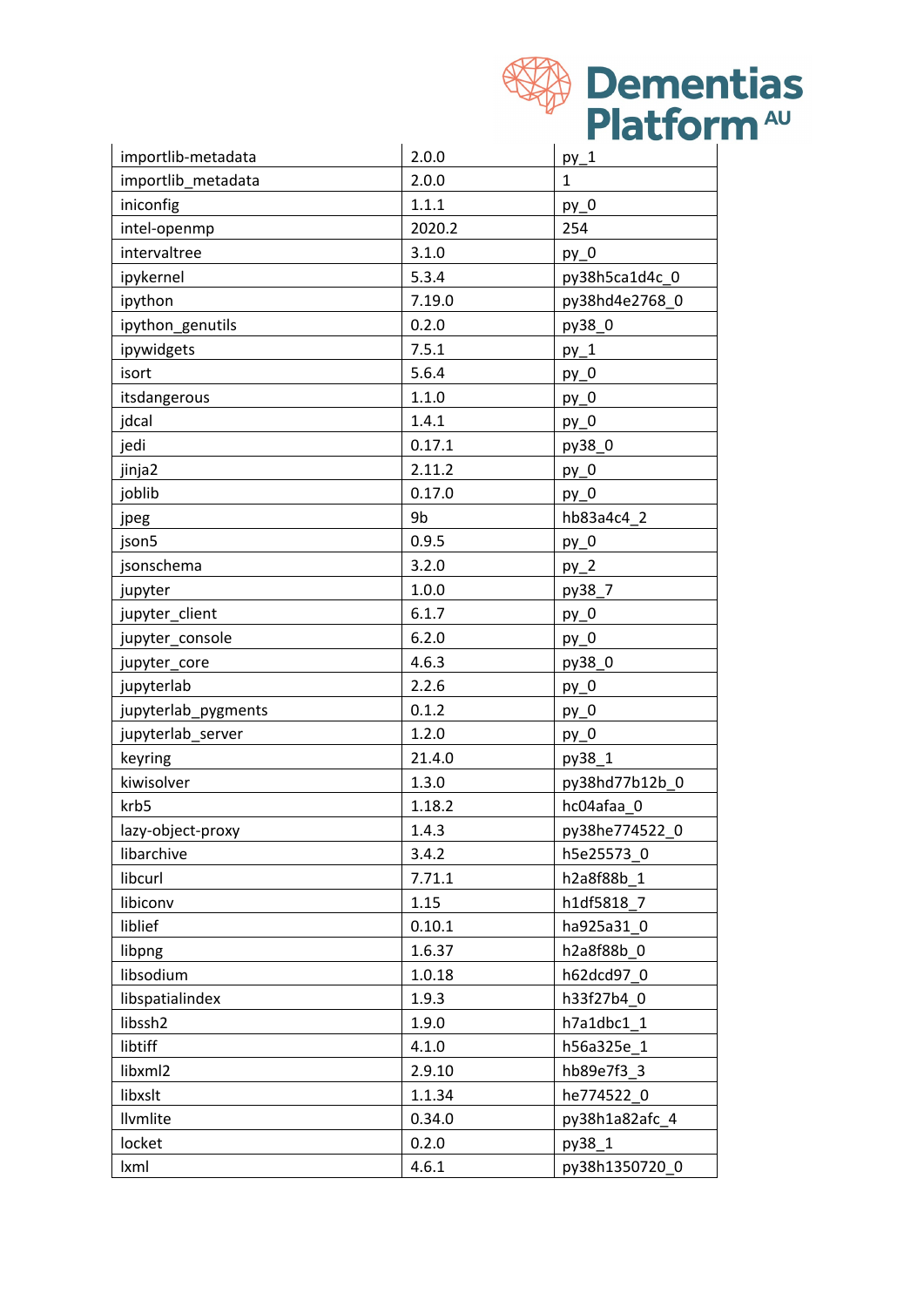| Platform <sup>40</sup><br>1.9.2<br>hf4a77e7 3<br>$Iz4-c$<br>2.1<br>he774522 2<br>m2w64-gcc-libgfortran<br>5.3.0<br>6<br>$\overline{7}$<br>m2w64-gcc-libs<br>5.3.0<br>m2w64-gcc-libs-core<br>$\overline{7}$<br>5.3.0<br>6.1.0<br>$\overline{2}$<br>m2w64-gmp<br>m2w64-libwinpthread-git<br>$\overline{2}$<br>5.0.0.4634.697f757<br>markupsafe<br>1.1.1<br>py38he774522_0<br>matplotlib<br>3.3.2<br>$\mathbf 0$<br>3.3.2<br>matplotlib-base<br>py38hba9282a_0<br>0.6.1<br>py38_1<br>1.4.16<br>py38he774522 1<br>menuinst<br>0.8.4<br>py38he774522_1000<br>mistune<br>2020.2<br>256<br>2.3.0<br>mkl-service<br>py38hb782905 0<br>mkl fft<br>py38h45dec08_0<br>1.2.0<br>mkl_random<br>1.1.1<br>py38h47e9c7a_0<br>4.0.2<br>mock<br>$py_0$<br>more-itertools<br>8.6.0<br>pyhd3eb1b0_0<br>1.1.0<br>py38_0<br>mpmath<br>msgpack-python<br>1.0.0<br>py38h74a9793_1<br>msys2-conda-epoch<br>20160418<br>$\mathbf{1}$<br>multipledispatch<br>0.6.0<br>py38_0<br>navigator-updater<br>0.2.1<br>py38 0<br>nbclient<br>0.5.1<br>$py_0$<br>nbconvert<br>6.0.7<br>py38_0<br>5.0.8<br>nbformat<br>$py_0$<br>nest-asyncio<br>1.4.2<br>pyhd3eb1b0 0<br>networkx<br>2.5<br>$py_0$<br>3.5<br>nltk<br>$py_0$<br>1.3.7<br>py38_2<br>nose<br>6.1.4<br>notebook<br>py38_0<br>numba<br>0.51.2<br>py38hf9181ef_1<br>2.7.1<br>py38h25d0782_0<br>numexpr<br>1.19.2<br>py38hadc3359_0<br>numpy<br>1.19.2<br>py38ha3acd2a_0<br>numpy-base<br>1.1.0<br>pyhd3eb1b0_1<br>numpydoc<br>olefile<br>0.46<br>$py_0$<br>3.0.5<br>openpyxl<br>$py_0$<br>1.1.1h<br>he774522 0<br>openssl<br>20.4<br>packaging<br>$py_0$<br>1.1.3<br>py38ha925a31_0<br>pandas |        |      |                  |
|--------------------------------------------------------------------------------------------------------------------------------------------------------------------------------------------------------------------------------------------------------------------------------------------------------------------------------------------------------------------------------------------------------------------------------------------------------------------------------------------------------------------------------------------------------------------------------------------------------------------------------------------------------------------------------------------------------------------------------------------------------------------------------------------------------------------------------------------------------------------------------------------------------------------------------------------------------------------------------------------------------------------------------------------------------------------------------------------------------------------------------------------------------------------------------------------------------------------------------------------------------------------------------------------------------------------------------------------------------------------------------------------------------------------------------------------------------------------------------------------------------------------------------------------------------------------------------------------------------------------|--------|------|------------------|
|                                                                                                                                                                                                                                                                                                                                                                                                                                                                                                                                                                                                                                                                                                                                                                                                                                                                                                                                                                                                                                                                                                                                                                                                                                                                                                                                                                                                                                                                                                                                                                                                                    |        |      | <b>Dementias</b> |
|                                                                                                                                                                                                                                                                                                                                                                                                                                                                                                                                                                                                                                                                                                                                                                                                                                                                                                                                                                                                                                                                                                                                                                                                                                                                                                                                                                                                                                                                                                                                                                                                                    |        |      |                  |
|                                                                                                                                                                                                                                                                                                                                                                                                                                                                                                                                                                                                                                                                                                                                                                                                                                                                                                                                                                                                                                                                                                                                                                                                                                                                                                                                                                                                                                                                                                                                                                                                                    |        |      |                  |
|                                                                                                                                                                                                                                                                                                                                                                                                                                                                                                                                                                                                                                                                                                                                                                                                                                                                                                                                                                                                                                                                                                                                                                                                                                                                                                                                                                                                                                                                                                                                                                                                                    | Izo    |      |                  |
|                                                                                                                                                                                                                                                                                                                                                                                                                                                                                                                                                                                                                                                                                                                                                                                                                                                                                                                                                                                                                                                                                                                                                                                                                                                                                                                                                                                                                                                                                                                                                                                                                    |        |      |                  |
|                                                                                                                                                                                                                                                                                                                                                                                                                                                                                                                                                                                                                                                                                                                                                                                                                                                                                                                                                                                                                                                                                                                                                                                                                                                                                                                                                                                                                                                                                                                                                                                                                    |        |      |                  |
|                                                                                                                                                                                                                                                                                                                                                                                                                                                                                                                                                                                                                                                                                                                                                                                                                                                                                                                                                                                                                                                                                                                                                                                                                                                                                                                                                                                                                                                                                                                                                                                                                    |        |      |                  |
|                                                                                                                                                                                                                                                                                                                                                                                                                                                                                                                                                                                                                                                                                                                                                                                                                                                                                                                                                                                                                                                                                                                                                                                                                                                                                                                                                                                                                                                                                                                                                                                                                    |        |      |                  |
|                                                                                                                                                                                                                                                                                                                                                                                                                                                                                                                                                                                                                                                                                                                                                                                                                                                                                                                                                                                                                                                                                                                                                                                                                                                                                                                                                                                                                                                                                                                                                                                                                    |        |      |                  |
|                                                                                                                                                                                                                                                                                                                                                                                                                                                                                                                                                                                                                                                                                                                                                                                                                                                                                                                                                                                                                                                                                                                                                                                                                                                                                                                                                                                                                                                                                                                                                                                                                    |        |      |                  |
|                                                                                                                                                                                                                                                                                                                                                                                                                                                                                                                                                                                                                                                                                                                                                                                                                                                                                                                                                                                                                                                                                                                                                                                                                                                                                                                                                                                                                                                                                                                                                                                                                    |        |      |                  |
|                                                                                                                                                                                                                                                                                                                                                                                                                                                                                                                                                                                                                                                                                                                                                                                                                                                                                                                                                                                                                                                                                                                                                                                                                                                                                                                                                                                                                                                                                                                                                                                                                    |        |      |                  |
|                                                                                                                                                                                                                                                                                                                                                                                                                                                                                                                                                                                                                                                                                                                                                                                                                                                                                                                                                                                                                                                                                                                                                                                                                                                                                                                                                                                                                                                                                                                                                                                                                    | mccabe |      |                  |
|                                                                                                                                                                                                                                                                                                                                                                                                                                                                                                                                                                                                                                                                                                                                                                                                                                                                                                                                                                                                                                                                                                                                                                                                                                                                                                                                                                                                                                                                                                                                                                                                                    |        |      |                  |
|                                                                                                                                                                                                                                                                                                                                                                                                                                                                                                                                                                                                                                                                                                                                                                                                                                                                                                                                                                                                                                                                                                                                                                                                                                                                                                                                                                                                                                                                                                                                                                                                                    |        |      |                  |
|                                                                                                                                                                                                                                                                                                                                                                                                                                                                                                                                                                                                                                                                                                                                                                                                                                                                                                                                                                                                                                                                                                                                                                                                                                                                                                                                                                                                                                                                                                                                                                                                                    | mkl    |      |                  |
|                                                                                                                                                                                                                                                                                                                                                                                                                                                                                                                                                                                                                                                                                                                                                                                                                                                                                                                                                                                                                                                                                                                                                                                                                                                                                                                                                                                                                                                                                                                                                                                                                    |        |      |                  |
|                                                                                                                                                                                                                                                                                                                                                                                                                                                                                                                                                                                                                                                                                                                                                                                                                                                                                                                                                                                                                                                                                                                                                                                                                                                                                                                                                                                                                                                                                                                                                                                                                    |        |      |                  |
|                                                                                                                                                                                                                                                                                                                                                                                                                                                                                                                                                                                                                                                                                                                                                                                                                                                                                                                                                                                                                                                                                                                                                                                                                                                                                                                                                                                                                                                                                                                                                                                                                    |        |      |                  |
|                                                                                                                                                                                                                                                                                                                                                                                                                                                                                                                                                                                                                                                                                                                                                                                                                                                                                                                                                                                                                                                                                                                                                                                                                                                                                                                                                                                                                                                                                                                                                                                                                    |        |      |                  |
|                                                                                                                                                                                                                                                                                                                                                                                                                                                                                                                                                                                                                                                                                                                                                                                                                                                                                                                                                                                                                                                                                                                                                                                                                                                                                                                                                                                                                                                                                                                                                                                                                    |        |      |                  |
|                                                                                                                                                                                                                                                                                                                                                                                                                                                                                                                                                                                                                                                                                                                                                                                                                                                                                                                                                                                                                                                                                                                                                                                                                                                                                                                                                                                                                                                                                                                                                                                                                    |        |      |                  |
|                                                                                                                                                                                                                                                                                                                                                                                                                                                                                                                                                                                                                                                                                                                                                                                                                                                                                                                                                                                                                                                                                                                                                                                                                                                                                                                                                                                                                                                                                                                                                                                                                    |        |      |                  |
|                                                                                                                                                                                                                                                                                                                                                                                                                                                                                                                                                                                                                                                                                                                                                                                                                                                                                                                                                                                                                                                                                                                                                                                                                                                                                                                                                                                                                                                                                                                                                                                                                    |        |      |                  |
|                                                                                                                                                                                                                                                                                                                                                                                                                                                                                                                                                                                                                                                                                                                                                                                                                                                                                                                                                                                                                                                                                                                                                                                                                                                                                                                                                                                                                                                                                                                                                                                                                    |        |      |                  |
|                                                                                                                                                                                                                                                                                                                                                                                                                                                                                                                                                                                                                                                                                                                                                                                                                                                                                                                                                                                                                                                                                                                                                                                                                                                                                                                                                                                                                                                                                                                                                                                                                    |        |      |                  |
|                                                                                                                                                                                                                                                                                                                                                                                                                                                                                                                                                                                                                                                                                                                                                                                                                                                                                                                                                                                                                                                                                                                                                                                                                                                                                                                                                                                                                                                                                                                                                                                                                    |        |      |                  |
|                                                                                                                                                                                                                                                                                                                                                                                                                                                                                                                                                                                                                                                                                                                                                                                                                                                                                                                                                                                                                                                                                                                                                                                                                                                                                                                                                                                                                                                                                                                                                                                                                    |        |      |                  |
|                                                                                                                                                                                                                                                                                                                                                                                                                                                                                                                                                                                                                                                                                                                                                                                                                                                                                                                                                                                                                                                                                                                                                                                                                                                                                                                                                                                                                                                                                                                                                                                                                    |        |      |                  |
|                                                                                                                                                                                                                                                                                                                                                                                                                                                                                                                                                                                                                                                                                                                                                                                                                                                                                                                                                                                                                                                                                                                                                                                                                                                                                                                                                                                                                                                                                                                                                                                                                    |        |      |                  |
|                                                                                                                                                                                                                                                                                                                                                                                                                                                                                                                                                                                                                                                                                                                                                                                                                                                                                                                                                                                                                                                                                                                                                                                                                                                                                                                                                                                                                                                                                                                                                                                                                    |        |      |                  |
|                                                                                                                                                                                                                                                                                                                                                                                                                                                                                                                                                                                                                                                                                                                                                                                                                                                                                                                                                                                                                                                                                                                                                                                                                                                                                                                                                                                                                                                                                                                                                                                                                    |        |      |                  |
|                                                                                                                                                                                                                                                                                                                                                                                                                                                                                                                                                                                                                                                                                                                                                                                                                                                                                                                                                                                                                                                                                                                                                                                                                                                                                                                                                                                                                                                                                                                                                                                                                    |        |      |                  |
|                                                                                                                                                                                                                                                                                                                                                                                                                                                                                                                                                                                                                                                                                                                                                                                                                                                                                                                                                                                                                                                                                                                                                                                                                                                                                                                                                                                                                                                                                                                                                                                                                    |        |      |                  |
|                                                                                                                                                                                                                                                                                                                                                                                                                                                                                                                                                                                                                                                                                                                                                                                                                                                                                                                                                                                                                                                                                                                                                                                                                                                                                                                                                                                                                                                                                                                                                                                                                    |        |      |                  |
|                                                                                                                                                                                                                                                                                                                                                                                                                                                                                                                                                                                                                                                                                                                                                                                                                                                                                                                                                                                                                                                                                                                                                                                                                                                                                                                                                                                                                                                                                                                                                                                                                    |        |      |                  |
|                                                                                                                                                                                                                                                                                                                                                                                                                                                                                                                                                                                                                                                                                                                                                                                                                                                                                                                                                                                                                                                                                                                                                                                                                                                                                                                                                                                                                                                                                                                                                                                                                    |        |      |                  |
|                                                                                                                                                                                                                                                                                                                                                                                                                                                                                                                                                                                                                                                                                                                                                                                                                                                                                                                                                                                                                                                                                                                                                                                                                                                                                                                                                                                                                                                                                                                                                                                                                    |        |      |                  |
|                                                                                                                                                                                                                                                                                                                                                                                                                                                                                                                                                                                                                                                                                                                                                                                                                                                                                                                                                                                                                                                                                                                                                                                                                                                                                                                                                                                                                                                                                                                                                                                                                    |        |      |                  |
|                                                                                                                                                                                                                                                                                                                                                                                                                                                                                                                                                                                                                                                                                                                                                                                                                                                                                                                                                                                                                                                                                                                                                                                                                                                                                                                                                                                                                                                                                                                                                                                                                    |        |      |                  |
|                                                                                                                                                                                                                                                                                                                                                                                                                                                                                                                                                                                                                                                                                                                                                                                                                                                                                                                                                                                                                                                                                                                                                                                                                                                                                                                                                                                                                                                                                                                                                                                                                    |        |      |                  |
|                                                                                                                                                                                                                                                                                                                                                                                                                                                                                                                                                                                                                                                                                                                                                                                                                                                                                                                                                                                                                                                                                                                                                                                                                                                                                                                                                                                                                                                                                                                                                                                                                    |        |      |                  |
|                                                                                                                                                                                                                                                                                                                                                                                                                                                                                                                                                                                                                                                                                                                                                                                                                                                                                                                                                                                                                                                                                                                                                                                                                                                                                                                                                                                                                                                                                                                                                                                                                    |        |      |                  |
|                                                                                                                                                                                                                                                                                                                                                                                                                                                                                                                                                                                                                                                                                                                                                                                                                                                                                                                                                                                                                                                                                                                                                                                                                                                                                                                                                                                                                                                                                                                                                                                                                    |        |      |                  |
|                                                                                                                                                                                                                                                                                                                                                                                                                                                                                                                                                                                                                                                                                                                                                                                                                                                                                                                                                                                                                                                                                                                                                                                                                                                                                                                                                                                                                                                                                                                                                                                                                    | pandoc | 2.11 | h9490d1a_0       |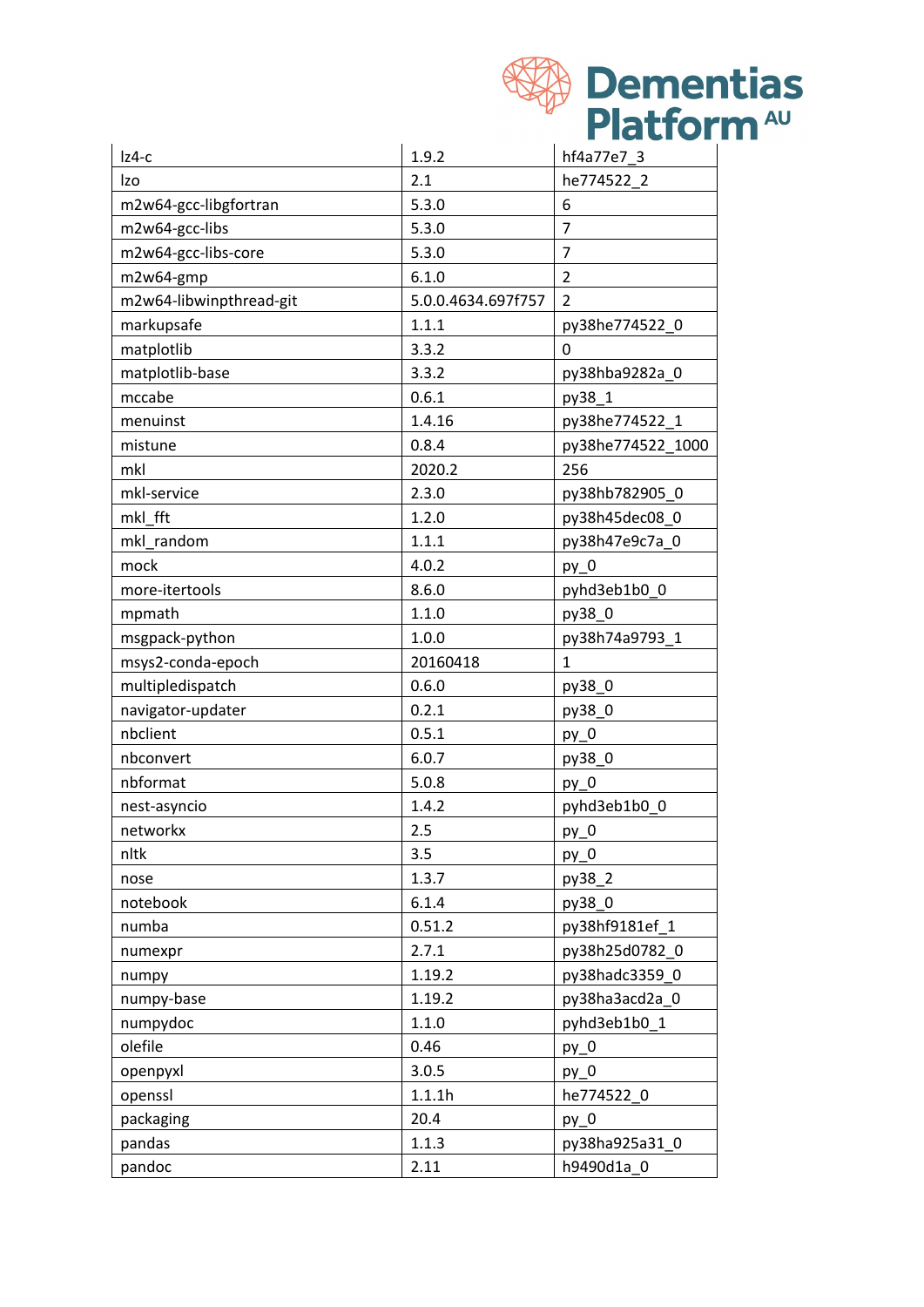| <b>XA Dementias</b>    |
|------------------------|
| Platform <sup>AU</sup> |

| pandocfilters       | 1.4.3    | py38haa95532 1 |
|---------------------|----------|----------------|
| paramiko            | 2.7.2    | $py_0$         |
| parso               | 0.7.0    | $py_0$         |
| partd               | 1.1.0    | $py_0$         |
| path                | 15.0.0   | py38_0         |
| path.py             | 12.5.0   | 0              |
| pathlib2            | 2.3.5    | py38_0         |
| pathtools           | 0.1.2    | $py_1$         |
| patsy               | 0.5.1    | py38_0         |
| pep8                | 1.7.1    | py38_0         |
| pexpect             | 4.8.0    | py38_0         |
| pickleshare         | 0.7.5    | py38_1000      |
| pillow              | 8.0.1    | py38h4fa10fc_0 |
| pip                 | 20.2.4   | py38haa95532 0 |
| pkginfo             | 1.6.1    | py38haa95532_0 |
| pluggy              | 0.13.1   | py38_0         |
| ply                 | 3.11     | py38 0         |
| powershell_shortcut | 0.0.1    | 3              |
| prometheus_client   | 0.8.0    | $py_0$         |
| prompt-toolkit      | 3.0.8    | $py_0$         |
| prompt toolkit      | 3.0.8    | 0              |
| psutil              | 5.7.2    | py38he774522_0 |
| py                  | 1.9.0    | $py_0$         |
| py-lief             | 0.10.1   | py38ha925a31_0 |
| pycodestyle         | 2.6.0    | $py_0$         |
| pycosat             | 0.6.3    | py38he774522 0 |
| pycparser           | 2.2      | $py_2$         |
| pycurl              | 7.43.0.6 | py38h7a1dbc1_0 |
| pydocstyle          | 5.1.1    | $py_0$         |
| pyflakes            | 2.2.0    | $py_0$         |
| pygments            | 2.7.2    | pyhd3eb1b0 0   |
| pylint              | 2.6.0    | py38 0         |
| pynacl              | 1.4.0    | py38h62dcd97_1 |
| pyodbc              | 4.0.30   | py38ha925a31_0 |
| pyopenssl           | 19.1.0   | $py_1$         |
| pyparsing           | 2.4.7    | $py_0$         |
| pyqt                | 5.9.2    | py38ha925a31 4 |
| pyreadline          | 2.1      | py38 1         |
| pyrsistent          | 0.17.3   | py38he774522_0 |
| pysocks             | 1.7.1    | py38_0         |
| pytables            | 3.6.1    | py38ha5be198_0 |
| pytest              | 6.1.1    | py38_0         |
| python              | 3.8.5    | h5fd99cc 1     |
|                     |          |                |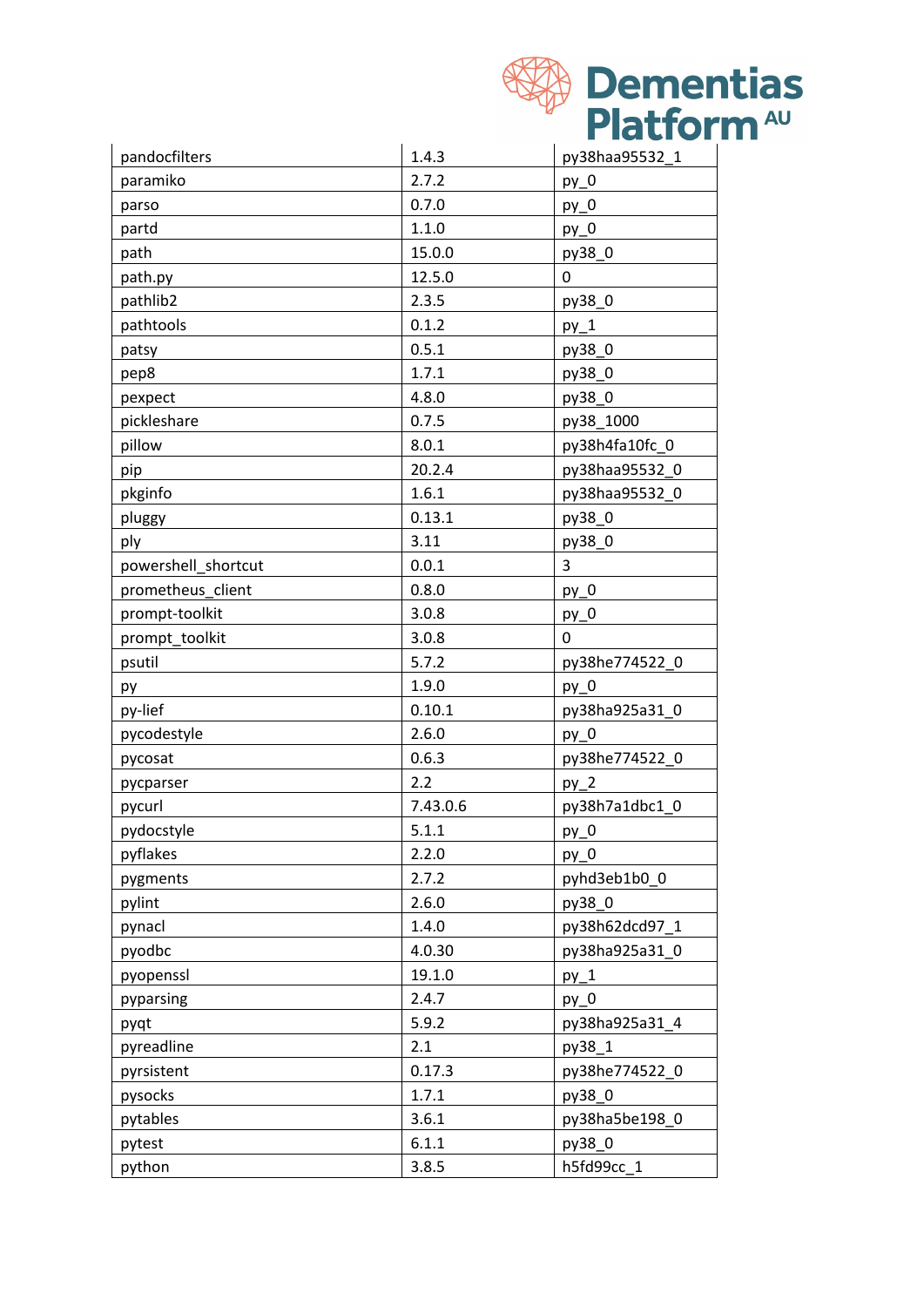|                               |              | <b>Dementias</b>       |
|-------------------------------|--------------|------------------------|
|                               |              | Platform <sup>AU</sup> |
|                               |              |                        |
| python-dateutil               | 2.8.1        | $py_0$                 |
| python-jsonrpc-server         | 0.4.0        | $py_0$                 |
| python-language-server        | 0.35.1       | $py_0$                 |
| python-libarchive-c           | 2.9          | $py_0$                 |
| pytz                          | 2020.1       | $py_0$                 |
| pywavelets                    | 1.1.1        | py38he774522_2         |
| pywin32                       | 227          | py38he774522_1         |
| pywin32-ctypes                | 0.2.0        | py38_1000              |
| pywinpty                      | 0.5.7        | py38_0                 |
| pyyaml                        | 5.3.1        | py38he774522 1         |
| pyzmq                         | 19.0.2       | py38ha925a31_1         |
| qdarkstyle                    | 2.8.1        | $py_0$                 |
| qt                            | 5.9.7        | vc14h73c81de 0         |
| qtawesome                     | 1.0.1        | $py_0$                 |
| qtconsole                     | 4.7.7        | $py_0$                 |
| qtpy                          | 1.9.0        | $py_0$                 |
| regex                         | 2020.10.15   | py38he774522_0         |
| requests                      | 2.24.0       | $py_0$                 |
| rope                          | 0.18.0       | $py_0$                 |
| rtree                         | 0.9.4        | py38h21ff451_1         |
| ruamel_yaml                   | 0.15.87      | py38he774522_1         |
| scikit-image                  | 0.17.2       | py38h1e1f486_0         |
| scikit-learn                  | 0.23.2       | py38h47e9c7a_0         |
| scipy                         | 1.5.2        | py38h14eb087_0         |
| seaborn                       | 0.11.0       | $py_0$                 |
| send2trash                    | 1.5.0        | py38_0                 |
| setuptools                    | 50.3.1       | py38haa95532 1         |
| simplegeneric                 | 0.8.1        | py38_2                 |
| singledispatch                | 3.4.0.3      | py_1001                |
| sip                           | 4.19.13      | py38ha925a31_0         |
| six                           | 1.15.0       | py38haa95532_0         |
| snowballstemmer               | 2.0.0        | $py_0$                 |
| sortedcollections             | 1.2.1        | $py_0$                 |
| sortedcontainers              | 2.2.2        | $py_0$                 |
| soupsieve                     | 2.0.1        | $py_0$                 |
| sphinx                        | 3.2.1        | $py_0$                 |
| sphinxcontrib                 | $\mathbf{1}$ | py38_1                 |
| sphinxcontrib-applehelp       | 1.0.2        | $py_0$                 |
| sphinxcontrib-devhelp         | 1.0.2        | $py_0$                 |
| sphinxcontrib-htmlhelp        | 1.0.3        | $py_0$                 |
| sphinxcontrib-jsmath          | 1.0.1        | $py_0$                 |
| sphinxcontrib-qthelp          | 1.0.3        | $py_0$                 |
| sphinxcontrib-serializinghtml | 1.1.4        | $py_0$                 |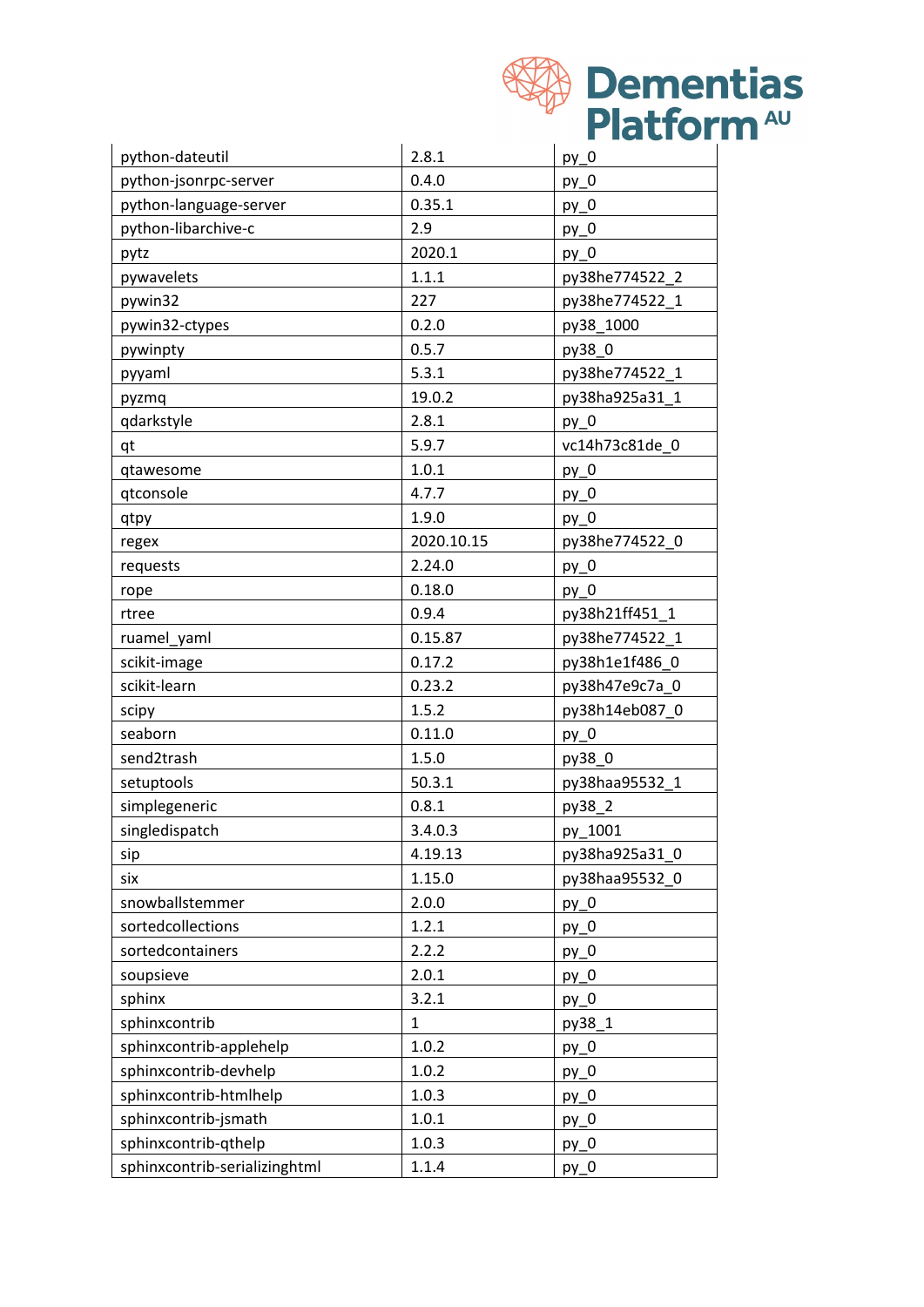|                          |             | <b>Dementias</b>       |
|--------------------------|-------------|------------------------|
|                          |             | Platform <sup>40</sup> |
|                          |             |                        |
| sphinxcontrib-websupport | 1.2.4       | $py_0$                 |
| spyder                   | 4.1.5       | py38_0                 |
| spyder-kernels           | 1.9.4       | py38_0                 |
| sqlalchemy               | 1.3.20      | py38h2bbff1b_0         |
| sqlite                   | 3.33.0      | h2a8f88b 0             |
| statsmodels              | 0.12.0      | py38he774522_0         |
| sympy                    | 1.6.2       | py38haa95532_1         |
| tblib                    | 1.7.0       | $py_0$                 |
| terminado                | 0.9.1       | py38_0                 |
| testpath                 | 0.4.4       | $py_0$                 |
| threadpoolctl            | 2.1.0       | pyh5ca1d4c_0           |
| tifffile                 | 2020.10.1   | py38h8c2d366_2         |
| tk                       | 8.6.10      | he774522 0             |
| toml                     | 0.10.1      | $py_0$                 |
| toolz                    | 0.11.1      | $py_0$                 |
| tornado                  | 6.0.4       | py38he774522_1         |
| tqdm                     | 4.50.2      | $py_0$                 |
| traitlets                | 5.0.5       | $py_0$                 |
| typing_extensions        | 3.7.4.3     | $py_0$                 |
| ujson                    | 4.0.1       | py38ha925a31_0         |
| unicodecsv               | 0.14.1      | py38_0                 |
| urllib <sub>3</sub>      | 1.25.11     | $py_0$                 |
| VC                       | 14.1        | h0510ff6 4             |
| vs2015 runtime           | 14.16.27012 | hf0eaf9b 3             |
| watchdog                 | 0.10.3      | py38_0                 |
| wcwidth                  | 0.2.5       | $py_0$                 |
| webencodings             | 0.5.1       | py38_1                 |
| werkzeug                 | 1.0.1       | $py_0$                 |
| wheel                    | 0.35.1      | $py_0$                 |
| widgetsnbextension       | 3.5.1       | py38_0                 |
| win_inet_pton            | 1.1.0       | py38_0                 |
| win_unicode_console      | 0.5         | py38_0                 |
| wincertstore             | 0.2         | py38 0                 |
| winpty                   | 0.4.3       | 4                      |
| wrapt                    | 1.11.2      | py38he774522_0         |
| xlrd                     | 1.2.0       | $py_0$                 |
| xlsxwriter               | 1.3.7       | $py_0$                 |
| xlwings                  | 0.20.8      | py38_0                 |
| xlwt                     | 1.3.0       | py38_0                 |
| xmltodict                | 0.12.0      | $py_0$                 |
| XZ                       | 5.2.5       | h62dcd97_0             |
| yaml                     | 0.2.5       | he774522 0             |
| yapf                     | 0.30.0      | $py_0$                 |